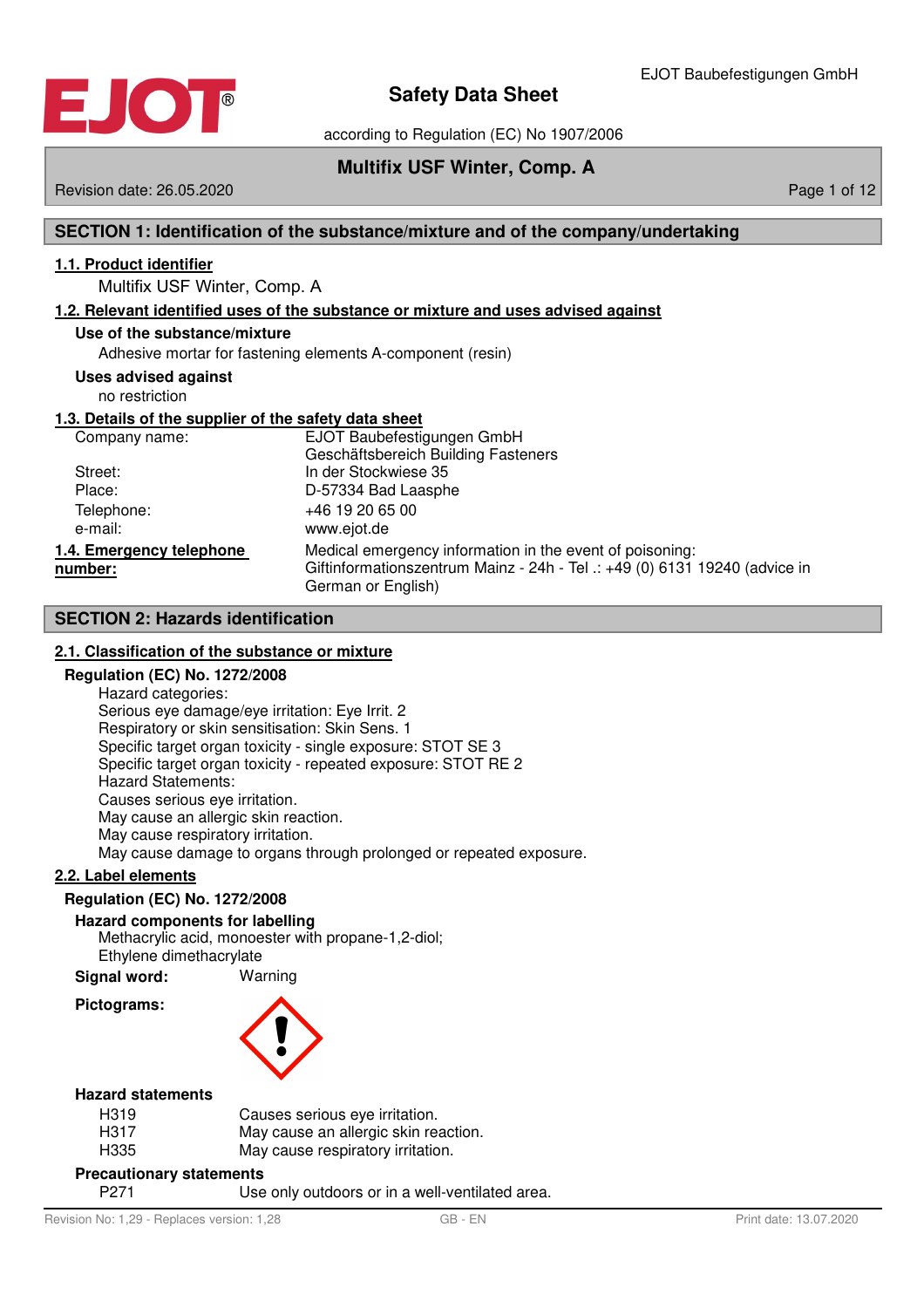

according to Regulation (EC) No 1907/2006

## **Multifix USF Winter, Comp. A**

Revision date: 26.05.2020 **Page 2 of 12** 

| P <sub>280</sub> | Wear protective gloves/protective clothing/eye protection/face protection. |
|------------------|----------------------------------------------------------------------------|
| P304+P340        | IF INHALED: Remove person to fresh air and keep comfortable for breathing. |
| P333+P313        | If skin irritation or rash occurs: Get medical advice/attention.           |
| P337+P313        | If eye irritation persists: Get medical advice/attention.                  |
| P362+P364        | Take off contaminated clothing and wash it before reuse.                   |

## **Additional advice on labelling**

For distribution to the general public (consumers) additionally indicate voluntarily:

P101 If medical advice is needed, have product container or label at hand.

P102 Keep out of the reach of children.

## **2 . 3 . Other hazards**

No information available.

## **SECTION 3: Composition/information on ingredients**

## **3 . 2 . Mixtures**

## **Hazardous components**

| <b>CAS No</b> | Chemical name                                                                                                               |              |                  | Quantity    |  |
|---------------|-----------------------------------------------------------------------------------------------------------------------------|--------------|------------------|-------------|--|
|               | EC No                                                                                                                       | Index No     | <b>REACH No</b>  |             |  |
|               | <b>GHS Classification</b>                                                                                                   |              |                  |             |  |
| 27813-02-1    | Methacrylic acid, monoester with propane-1,2-diol                                                                           |              |                  | $1 - 10%$   |  |
|               | 248-666-3                                                                                                                   |              | 01-2119490226-37 |             |  |
|               | Eye Irrit. 2, Skin Sens. 1; H319 H317                                                                                       |              |                  |             |  |
| 97-90-5       | Ethylene dimethacrylate                                                                                                     |              |                  | $5 - 20 \%$ |  |
|               | 202-617-2                                                                                                                   | 607-114-00-5 | 01-2119965172-38 |             |  |
|               | Skin Sens. 1, STOT SE 3; H317 H335                                                                                          |              |                  |             |  |
| 38668-48-3    | 1,1'-(p-Tolylimino)dipropan-2-ol                                                                                            |              |                  | $1 - 5\%$   |  |
|               | 254-075-1                                                                                                                   |              | 01-2119980937-17 |             |  |
|               | Acute Tox. 2, Aquatic Chronic 3; H300 H412                                                                                  |              |                  |             |  |
|               | Reaction mass of 2,2'-[(4-methylphenyl)imino]bisethanol and Ethanol 2-[[2-<br>(2-hydroxyethoxy)ethyl](4-methylphenyl)amino] |              |                  |             |  |
|               | 911-490-9                                                                                                                   |              | 01-2119979579-10 |             |  |
|               | Acute Tox. 4, Skin Irrit. 2, Eye Dam. 1, Skin Sens. 1, Aquatic Chronic 3; H302 H315 H318 H317<br>H412                       |              |                  |             |  |

Full text of H and EUH statements: see section 16.

#### **SECTION 4: First aid measures**

## **4 . 1 . Description of first aid measures**

#### **General information**

First aider: Pay attention to self-protection! Remove affected person from the danger area and lay down. Take off immediately all contaminated clothing and wash it before reuse. Get medical advice/attention if you feel unwell.

#### **After inhalation**

Provide fresh air. When in doubt or if symptoms are observed, get medical advice.

## **After contact with skin**

After contact with skin, wash immediately with plenty of water and soap. Take off immediately all contaminated clothing and wash it before reuse. Medical treatment necessary.

## **After contact with eyes**

In case of contact with eyes flush immediately with plenty of flowing water for 10 to 15 minutes holding eyelids apart and consult an ophthalmologist. Remove contact lenses, if present and easy to do. Continue rinsing.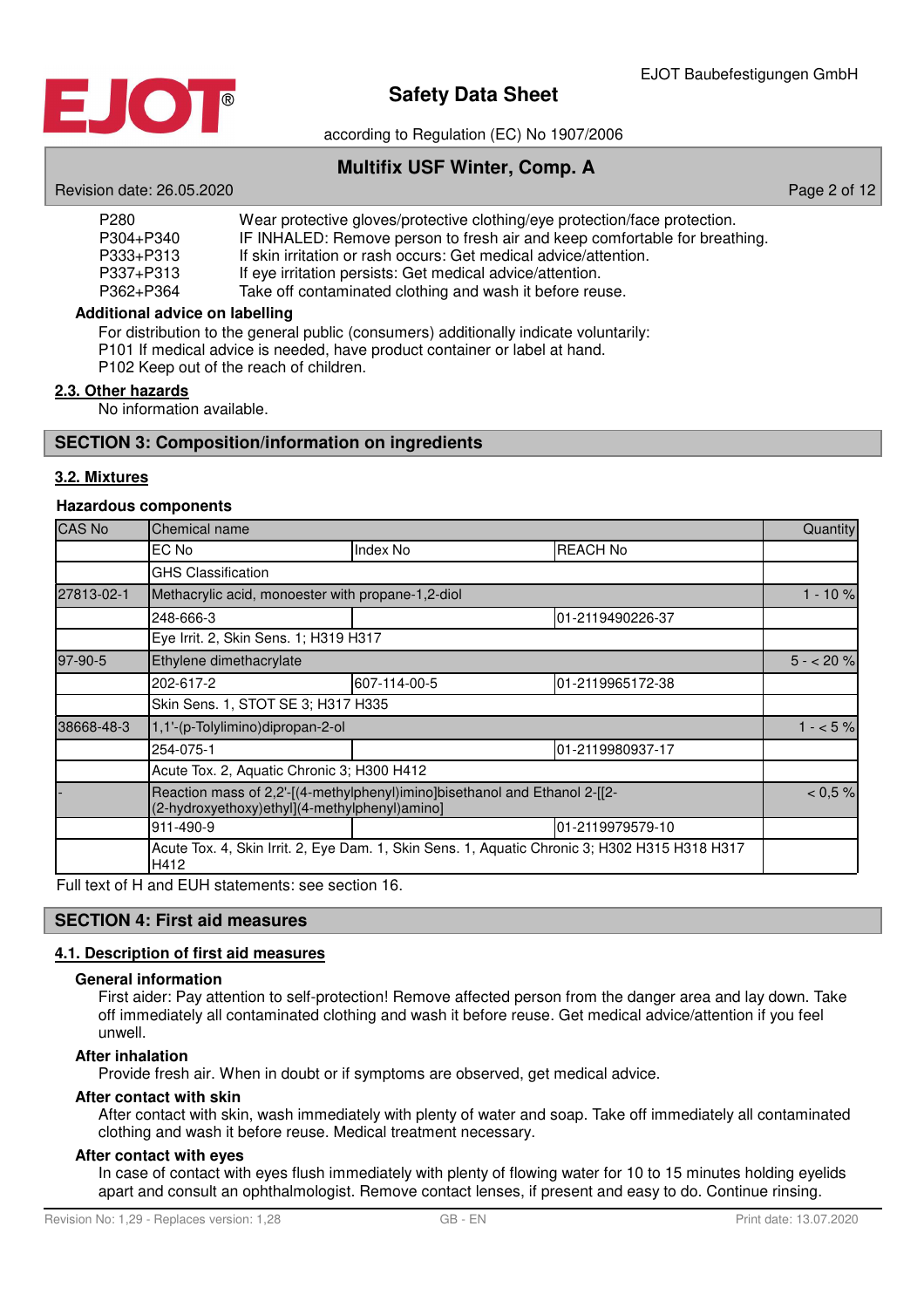

according to Regulation (EC) No 1907/2006

## **Multifix USF Winter, Comp. A**

Revision date: 26.05.2020 **Page 3 of 12** According to 2011 12:00 Page 3 of 12

## **After ingestion**

Do NOT induce vomiting. Rinse mouth thoroughly with water. Medical treatment necessary.

## **4 . 2 . Most important symptoms and effects , both acute and delayed**

May cause an allergic skin reaction. Causes serious eye irritation.

May cause respiratory irritation.

# **4 . 3 . Indication of any immediate medical attention and special treatment needed**

Treat symptomatically.

## **SECTION 5: Firefighting measures**

## **5 . 1 . Extinguishing media**

## **Suitable extinguishing media**

Foam Extinguishing powder Water spray jet Carbon dioxide (CO2)

## **Unsuitable extinguishing media**

Full water jet

## **5 . 2 . Special hazards arising from the substance or mixture**

Pyrolysis products, toxic Carbon monoxide

## **5 . 3 . Advice for firefighters**

Wear a self-contained breathing apparatus and chemical protective clothing. Full protection suit. In case of fire and/or explosion do not breathe fumes.

## **Additional information**

Suppress gases/vapours/mists with water spray jet. Collect contaminated fire extinguishing water separately. Do not allow entering drains or surface water.

## **SECTION 6: Accidental release measures**

## **6 . 1 . Personal precautions , protective equipment and emergency procedures**

Use personal protective equipment as required. Provide adequate ventilation. Do not breathe gas/fumes/vapour/spray. Avoid contact with skin, eyes and clothes.

## **6 . 2 . Environmental precautions**

Do not allow to enter into surface water or drains.

## **6 . 3 . Methods and material for containment and cleaning up**

Collect spillage. Take up mechanically, placing in appropriate containers for disposal. Suitable material for taking up: Sand

Treat the recovered material as prescribed in the section on waste disposal.

Retain contaminated washing water and dispose it.

## **6 . 4 . Reference to other sections**

Safe handling: see section 7 Personal protection equipment: see section 8 Disposal: see section 13

## **SECTION 7: Handling and storage**

## **7 . 1 . Precautions for safe handling**

## **Advice on safe handling**

Use only outdoors or in a well-ventilated area. Wear personal protection equipment (refer to section 8). Avoid contact with skin, eyes and clothes.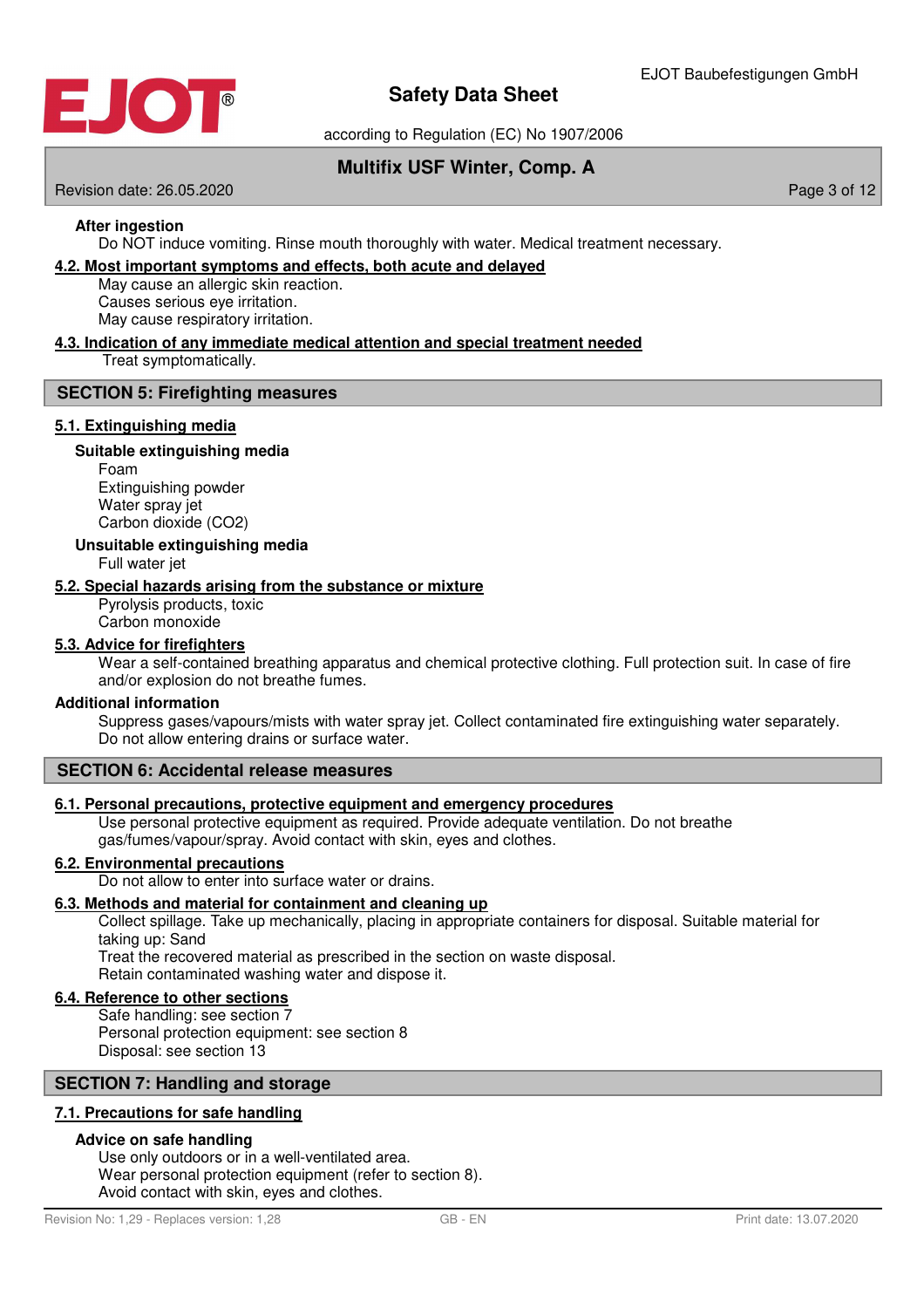

according to Regulation (EC) No 1907/2006

## **Multifix USF Winter, Comp. A**

Revision date: 26.05.2020 **Page 4 of 12** Page 4 of 12

When using do not eat, drink or smoke. Wash hands thoroughly after handling. Take off contaminated clothing and wash it before reuse.

## **7 . 2 . Conditions for safe storage , including any incompatibilities**

## **Requirements for storage rooms and vessels**

Keep container tightly closed. Store in a place accessible by authorized persons only. Keep only in the original container in a cool, well-ventilated place.

#### **Hints on joint storage**

Do not use for products which come into contact with the food stuffs.

## **Further information on storage conditions**

storage temperature: -20 - +25°C

## **7 . 3 . Specific end use ( s )**

Adhesive mortar for fastening elements A-component (resin)

## **SECTION 8: Exposure controls/personal protection**

## **8 . 1 . Control parameters**

## **DNEL/DMEL values**

| CAS No                                                                                                                      | Substance                                         |                |          |                          |
|-----------------------------------------------------------------------------------------------------------------------------|---------------------------------------------------|----------------|----------|--------------------------|
| DNEL type                                                                                                                   |                                                   | Exposure route | Effect   | Value                    |
| 27813-02-1                                                                                                                  | Methacrylic acid, monoester with propane-1,2-diol |                |          |                          |
| Worker DNEL, long-term                                                                                                      |                                                   | inhalation     | systemic | 14,7 mg/m <sup>3</sup>   |
| Worker DNEL, long-term                                                                                                      |                                                   | dermal         | systemic | 4,2 mg/kg bw/day         |
|                                                                                                                             | Consumer DNEL, long-term                          | inhalation     | systemic | $8,8 \, \text{mg/m}^3$   |
|                                                                                                                             | Consumer DNEL, long-term                          | dermal         | systemic | 2,5 mg/kg bw/day         |
| Consumer DNEL, long-term                                                                                                    |                                                   | loral          | systemic | 2,5 mg/kg bw/day         |
| 97-90-5                                                                                                                     | Ethylene dimethacrylate                           |                |          |                          |
| Worker DNEL, long-term                                                                                                      |                                                   | inhalation     | systemic | $2,45$ mg/m <sup>3</sup> |
| Worker DNEL, long-term                                                                                                      |                                                   | dermal         | systemic | 1,3 mg/kg bw/day         |
| Reaction mass of 2,2'-[(4-methylphenyl)imino]bisethanol and Ethanol 2-[[2-(2-hydroxyethoxy)ethyl]<br>(4-methylphenyl)amino] |                                                   |                |          |                          |
| Worker DNEL, long-term                                                                                                      |                                                   | inhalation     | systemic | $9,8 \, \text{mg/m}^3$   |
| Worker DNEL, long-term                                                                                                      |                                                   | dermal         | systemic | 1,4 mg/kg bw/day         |
| Consumer DNEL, long-term                                                                                                    |                                                   | inhalation     | systemic | $2,9$ mg/m <sup>3</sup>  |
| Consumer DNEL, long-term                                                                                                    |                                                   | loral          | systemic | 0,83 mg/kg<br>bw/day     |
| Consumer DNEL, long-term                                                                                                    |                                                   | dermal         | systemic | $0,83$ mg/kg<br>bw/day   |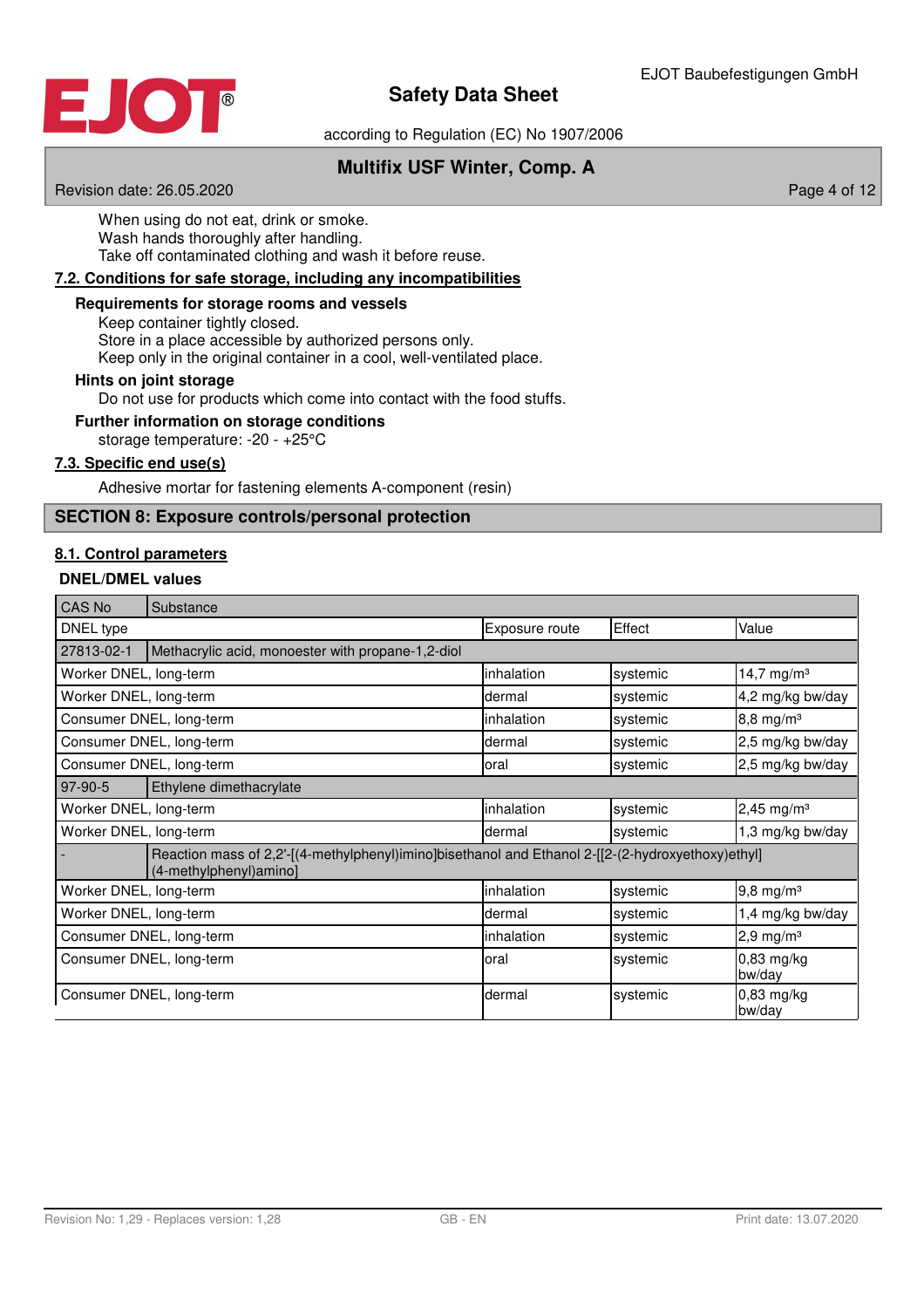

according to Regulation (EC) No 1907/2006

## **Multifix USF Winter, Comp. A**

# Revision date: 26.05.2020 **Page 5 of 12**

## **PNEC values**

| <b>CAS No</b>                                                                                                               | Substance                                         |              |  |
|-----------------------------------------------------------------------------------------------------------------------------|---------------------------------------------------|--------------|--|
| Value<br>Environmental compartment                                                                                          |                                                   |              |  |
| 27813-02-1                                                                                                                  | Methacrylic acid, monoester with propane-1,2-diol |              |  |
| Freshwater                                                                                                                  |                                                   | 0,904 mg/l   |  |
| Marine water                                                                                                                |                                                   | 0,904 mg/l   |  |
| Freshwater sediment                                                                                                         |                                                   | 6,28 mg/kg   |  |
| Marine sediment                                                                                                             |                                                   | 6,28 mg/kg   |  |
|                                                                                                                             | Micro-organisms in sewage treatment plants (STP)  | $10$ mg/l    |  |
| Soil                                                                                                                        |                                                   | 0,727 mg/kg  |  |
| 97-90-5                                                                                                                     | Ethylene dimethacrylate                           |              |  |
| Freshwater                                                                                                                  | 0,139 mg/l                                        |              |  |
| 0,014 mg/l<br>Marine water                                                                                                  |                                                   |              |  |
| $0,15$ mg/l<br>Marine water (intermittent releases)                                                                         |                                                   |              |  |
| Freshwater sediment<br>$1,6$ mg/kg                                                                                          |                                                   |              |  |
| Marine sediment                                                                                                             |                                                   | $0,16$ mg/kg |  |
|                                                                                                                             | Micro-organisms in sewage treatment plants (STP)  | 57 mg/l      |  |
| Soil                                                                                                                        |                                                   | 0,239 mg/kg  |  |
| Reaction mass of 2,2'-[(4-methylphenyl)imino]bisethanol and Ethanol 2-[[2-(2-hydroxyethoxy)ethyl]<br>(4-methylphenyl)amino] |                                                   |              |  |
| Freshwater                                                                                                                  |                                                   | 0,048 mg/l   |  |
| $0,005$ mg/l<br>Marine water                                                                                                |                                                   |              |  |
|                                                                                                                             | Freshwater sediment<br>$0,12$ mg/kg               |              |  |
| Marine sediment                                                                                                             |                                                   | $0,12$ mg/kg |  |

### **Additional advice on limit values**

This mixture contains quartz filler which is firmly bound in the pasty component, and thus not freely available during use, so that a risk of dust inhalation is excluded. Exposure limit values for respirable dusts are not relevant for this product.

#### **8 . 2 . Exposure controls**







## **Appropriate engineering controls**

Provide adequate ventilation. If local exhaust ventilation is not possible or not sufficient, the entire working area should be ventilated by technical means.

## **Protective and hygiene measures**

Take off contaminated clothing and wash it before reuse. Draw up and observe skin protection programme. Wash hands thoroughly after handling. When using do not eat, drink or smoke.

#### **Eye/face protection**

Wear eye protection/face protection. Wear safety glasses.

#### **Hand protection**

Disposable gloves Recommended material: NBR (Nitrile rubber) Breakthrough time: > 480 min Thickness of the glove material:  $> 0.2$  mm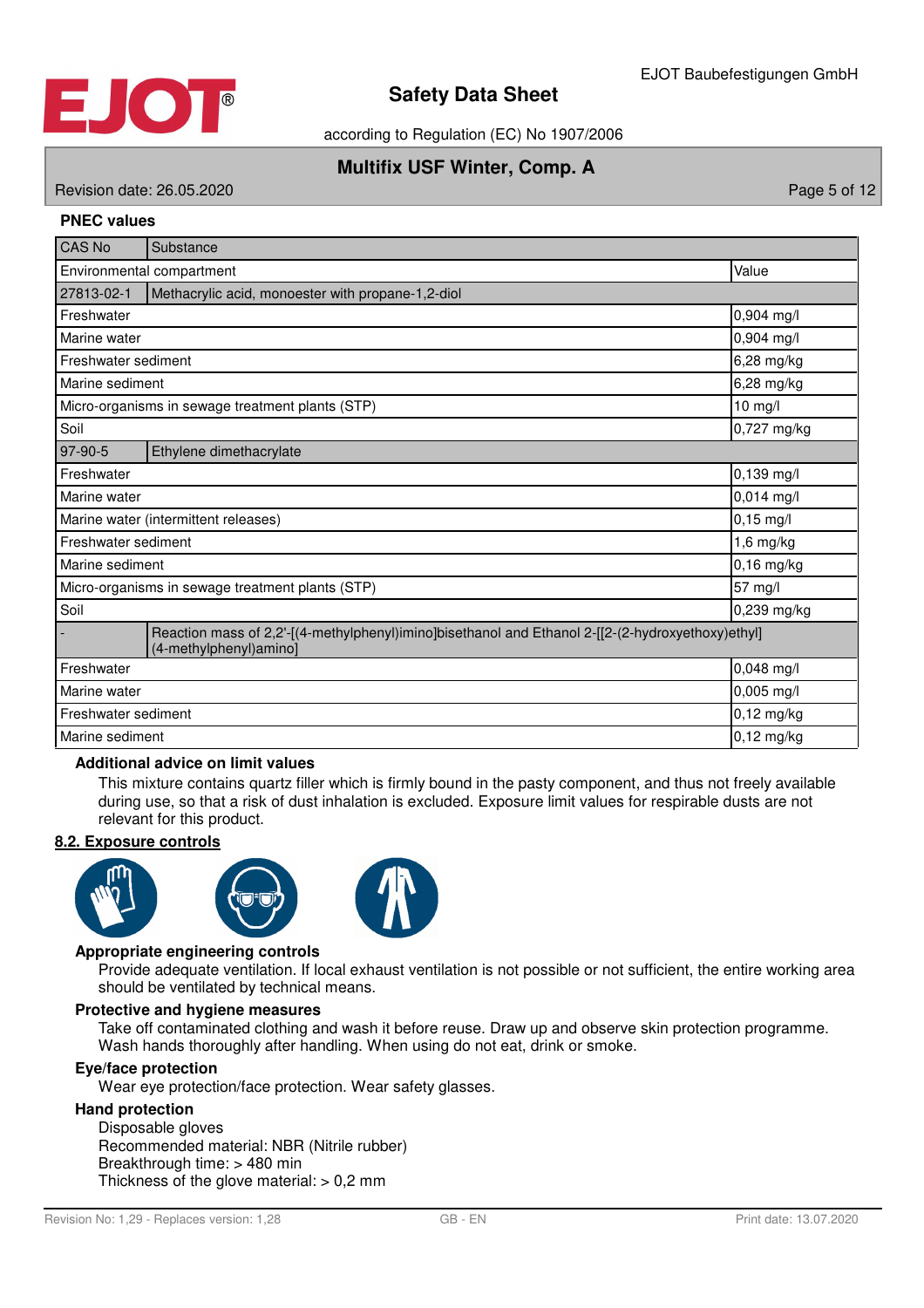

according to Regulation (EC) No 1907/2006

## **Multifix USF Winter, Comp. A**

Revision date: 26.05.2020 **Page 6 of 12** Page 6 of 12

## DIN-/EN-Norms: EN 374

When handling with chemical substances, protective gloves must be worn with the CE-label including the four control digits. For special purposes, it is recommended to check the resistance to chemicals of the protective gloves mentioned above together with the supplier of these gloves.

## **Skin protection**

Wear suitable protective clothing.

## **Respiratory protection**

In case of inadequate ventilation wear respiratory protection. Respiratory protection with combination filter A1P2 (organic gases/vapors and particles) recommended.

## **SECTION 9: Physical and chemical properties**

## **9 . 1 . Information on basic physical and chemical properties**

| Physical state:<br>Colour:               | Paste<br>light beige                                        |
|------------------------------------------|-------------------------------------------------------------|
| pH-Value:                                | not determined                                              |
| Changes in the physical state            |                                                             |
| Melting point:                           | not determined                                              |
| Initial boiling point and boiling range: | not determined                                              |
| Flash point:                             | not applicable                                              |
| Flammability                             |                                                             |
| Solid:                                   | not determined                                              |
| Gas:                                     | not applicable                                              |
| Lower explosion limits:                  | not determined                                              |
| Upper explosion limits:                  | not determined                                              |
| <b>Auto-ignition temperature</b>         |                                                             |
| Solid:<br>Gas:                           | not determined<br>not applicable                            |
| Decomposition temperature:               | not determined                                              |
| <b>Oxidizing properties</b>              |                                                             |
| Not oxidising.                           |                                                             |
| Vapour pressure:                         | not determined                                              |
| Density (at 20 °C):                      | $1,54$ g/cm <sup>3</sup>                                    |
| Water solubility:                        | The study does not need to be conducted                     |
|                                          | because the substance is known to be<br>insoluble in water. |
| Solubility in other solvents             |                                                             |
| not determined                           |                                                             |
| Partition coefficient:                   | not determined                                              |
| Vapour density:                          | not determined                                              |
| Evaporation rate:                        | not determined                                              |
| 9.2. Other information                   |                                                             |
| Solid content:                           | not determined                                              |
|                                          |                                                             |

## **SECTION 10: Stability and reactivity**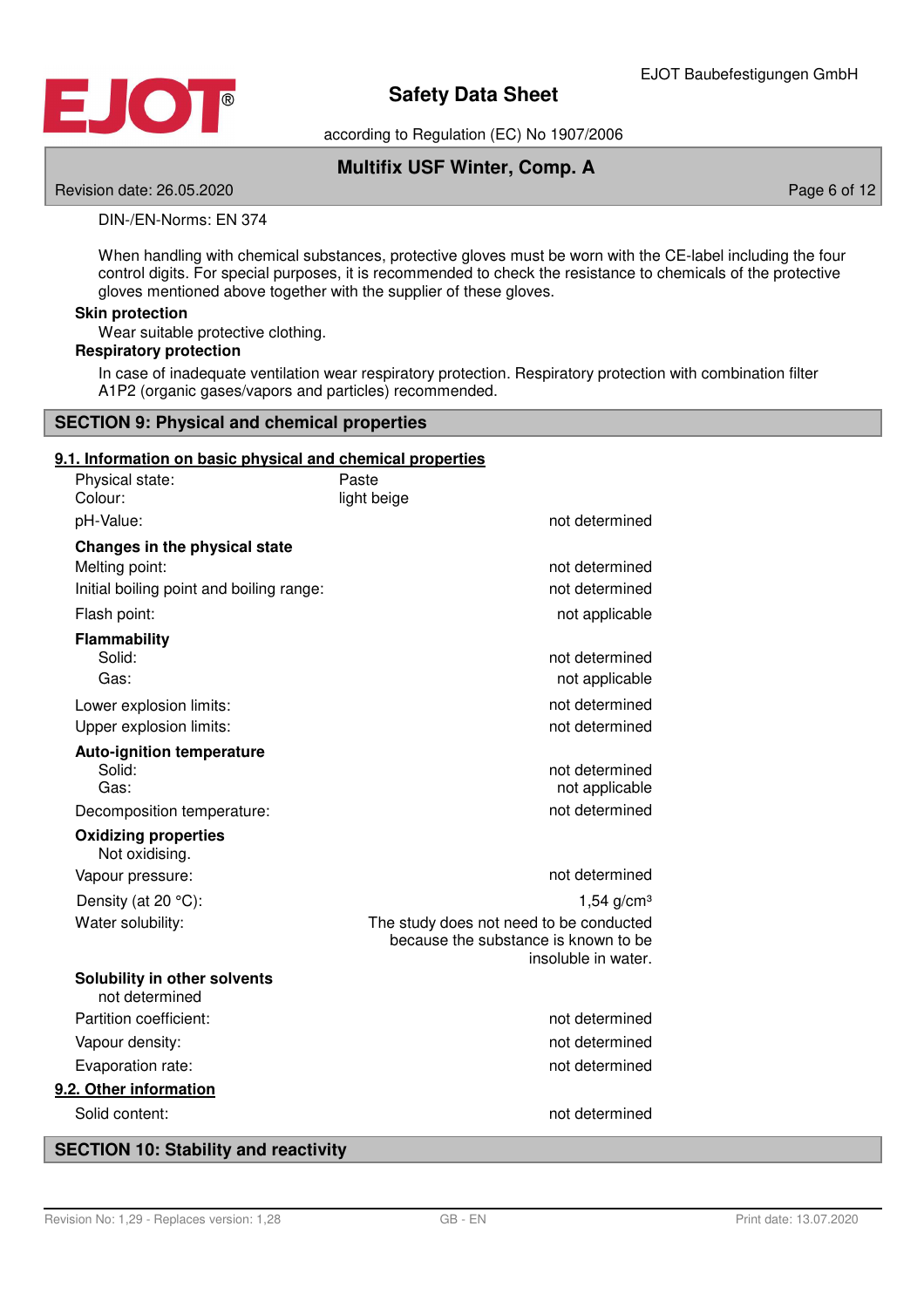

according to Regulation (EC) No 1907/2006

## **Multifix USF Winter, Comp. A**

Revision date: 26.05.2020 **Page 7 of 12** According to the extra set of the extra set of the extra set of the extra set of the extra set of the extra set of the extra set of the extra set of the extra set of the extra set o

## **10 . 1 . Reactivity**

No hazardous reaction when handled and stored according to provisions.

## **10 . 2 . Chemical stability**

The product is stable under storage at normal ambient temperatures.

## **10 . 3 . Possibility of hazardous reactions**

Response: Oxidising agent, strong

#### **10 . 4 . Conditions to avoid**

none

## **10 . 5 . Incompatible materials**

No information available.

## **10 . 6 . Hazardous decomposition products**

No known hazardous decomposition products.

## **SECTION 11: Toxicological information**

## **11 . 1 . Information on toxicological effects**

#### **Acute toxicity**

Based on available data, the classification criteria are not met.

| <b>CAS No</b> | Chemical name                                                                                                               |                     |        |         |        |        |
|---------------|-----------------------------------------------------------------------------------------------------------------------------|---------------------|--------|---------|--------|--------|
|               | Exposure route                                                                                                              | Dose                |        | Species | Source | Method |
| 27813-02-1    | Methacrylic acid, monoester with propane-1,2-diol                                                                           |                     |        |         |        |        |
|               | oral                                                                                                                        | D50<br>mg/kg        | > 2000 | Rat     |        |        |
|               | dermal                                                                                                                      | <b>D50</b><br>mg/kg | > 5000 | Rabbit  |        |        |
| 97-90-5       | Ethylene dimethacrylate                                                                                                     |                     |        |         |        |        |
|               | oral                                                                                                                        | _D50<br>mg/kg       | 8700   | Rat     |        |        |
|               | dermal                                                                                                                      | .D50<br>mg/kg       | > 2000 | Rat     |        |        |
| 38668-48-3    | 1,1'-(p-Tolylimino)dipropan-2-ol                                                                                            |                     |        |         |        |        |
|               | oral                                                                                                                        | <b>D50</b><br>mg/kg | 27,5   | Rat     |        |        |
|               | dermal                                                                                                                      | LD50<br>mg/kg       | > 2000 | Rat     |        |        |
|               | Reaction mass of 2,2'-[(4-methylphenyl)imino]bisethanol and Ethanol 2-[[2-(2-hydroxyethoxy)ethyl]<br>(4-methylphenyl)amino] |                     |        |         |        |        |
|               | oral                                                                                                                        | D50-<br>mg/kg       | 619    | Rat     |        |        |

### **Irritation and corrosivity**

Causes serious eye irritation.

Skin corrosion/irritation: Based on available data, the classification criteria are not met.

## **Sensitising effects**

May cause an allergic skin reaction. (Methacrylic acid, monoester with propane-1,2-diol; Ethylene dimethacrylate; Reaction mass of 2,2'-[(4-methylphenyl)imino]bisethanol and Ethanol 2-[[2- (2-hydroxyethoxy)ethyl](4-methylphenyl)amino])

## **Carcinogenic/mutagenic/toxic effects for reproduction**

Based on available data, the classification criteria are not met.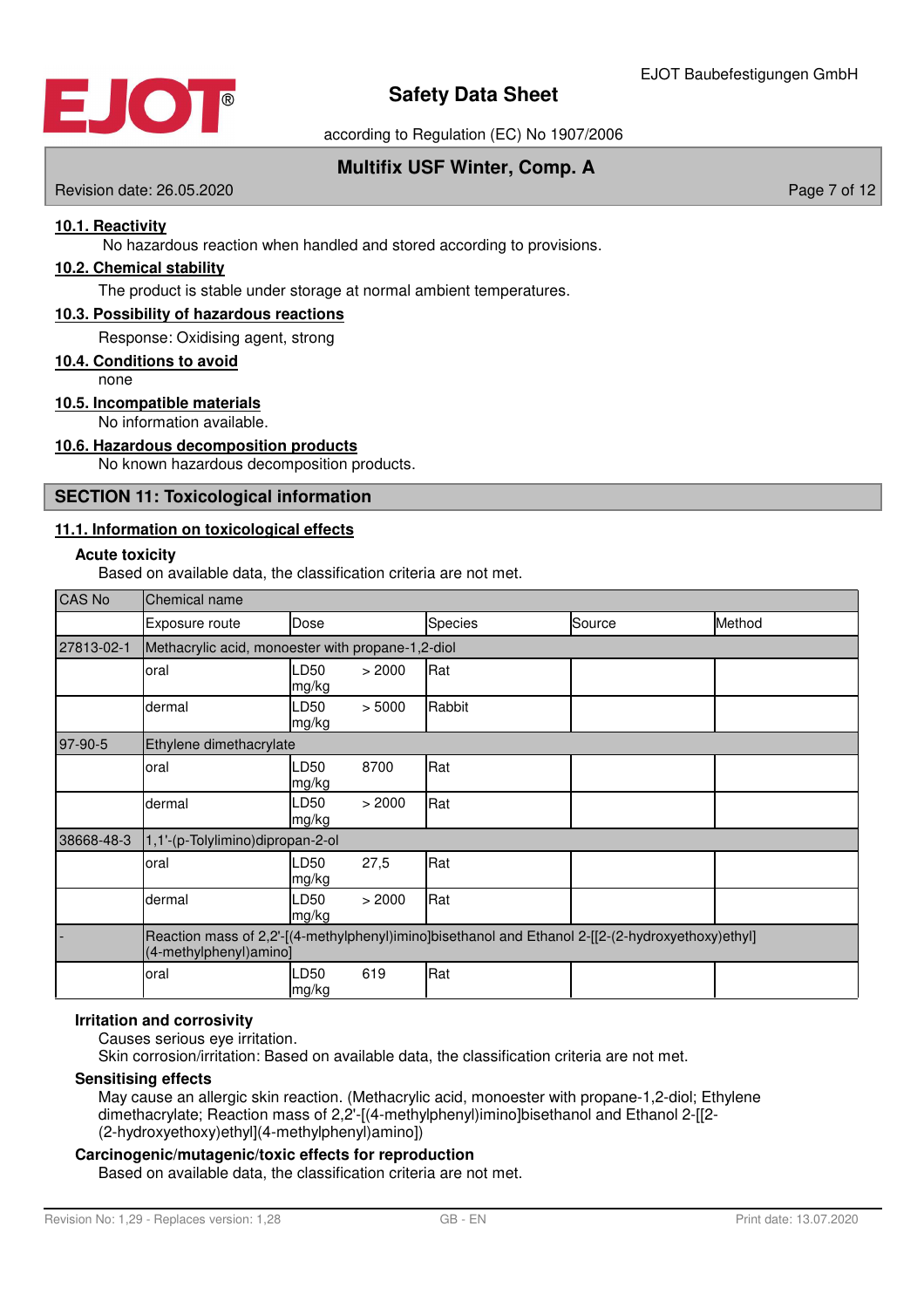

according to Regulation (EC) No 1907/2006

**Multifix USF Winter, Comp. A**

Revision date: 26.05.2020 **Page 8 of 12** Page 8 of 12

## **STOT-single exposure**

May cause respiratory irritation. (Ethylene dimethacrylate)

## May cause damage to organs through prolonged or repeated exposure. (Quartz) **STOT-repeated exposure**

**Aspiration hazard**

Based on available data, the classification criteria are not met.

## **Further information**

The mixture is classified as hazardous according to regulation (EC) No 1272/2008 [CLP].

## **SECTION 12: Ecological information**

## **12 . 1 . Toxicity**

The product is not: Ecotoxic.

| <b>CAS No</b> | Chemical name                                                                                                               |                     |           |      |                                         |        |        |
|---------------|-----------------------------------------------------------------------------------------------------------------------------|---------------------|-----------|------|-----------------------------------------|--------|--------|
|               | Aquatic toxicity                                                                                                            | Dose                |           |      | [h]   [d] Species                       | Source | Method |
| 27813-02-1    | Methacrylic acid, monoester with propane-1,2-diol                                                                           |                     |           |      |                                         |        |        |
|               | Acute algae toxicity                                                                                                        | ErC50<br>mg/l       | > 97,2    |      | 72 hlPseudokirchneriella<br>subcapitata |        |        |
|               | Acute crustacea toxicity EC50                                                                                               | mg/l                | >143      |      | 48 h Daphnia magna (Big<br>water flea)  |        |        |
|               | Algae toxicity                                                                                                              | <b>NOEC</b>         | mg/l      |      |                                         |        |        |
| 97-90-5       | Ethylene dimethacrylate                                                                                                     |                     |           |      |                                         |        |        |
|               | Acute fish toxicity                                                                                                         | LC50<br>mg/l        | 15,95     |      | 96 h Brachydanio rerio<br>(zebra-fish)  |        |        |
|               | Acute algae toxicity                                                                                                        | ErC50<br>mg/l       | 17,3      |      | 72 h Pseudokirchneriella<br>subcapitata |        |        |
|               | Acute crustacea toxicity                                                                                                    | <b>EC50</b><br>mg/l | 44,9      |      | 48 h Daphnia magna (Big<br>water flea)  |        |        |
|               | Crustacea toxicity                                                                                                          | <b>NOEC</b><br>mg/l | 13,2      | 2d   |                                         |        |        |
| 38668-48-3    | 1,1'-(p-Tolylimino)dipropan-2-ol                                                                                            |                     |           |      |                                         |        |        |
|               | Acute fish toxicity                                                                                                         | LC50                | $17$ mg/l |      | 96 h Brachydanio rerio<br>(zebra-fish)  |        |        |
|               | Acute algae toxicity                                                                                                        | ErC50               | 245 mg/l  |      | 72 h Desmodesmus<br>subspicatus         |        |        |
|               | Acute crustacea toxicity EC50                                                                                               | mq/l                | 28,8      |      | 48 h Daphnia magna (Big<br>water flea)  |        |        |
|               | Reaction mass of 2,2'-[(4-methylphenyl)imino]bisethanol and Ethanol 2-[[2-(2-hydroxyethoxy)ethyl]<br>(4-methylphenyl)amino] |                     |           |      |                                         |        |        |
|               | Acute fish toxicity                                                                                                         | LC50<br>mg/l        | >100      | 96 h |                                         |        |        |
|               | Acute algae toxicity                                                                                                        | ErC50<br>mg/l       | >100      | 72 h |                                         |        |        |
|               | Acute crustacea toxicity EC50                                                                                               |                     | 48 mg/l   | 48 h |                                         |        |        |

## **12 . 2 . Persistence and degradability**

The product has not been tested.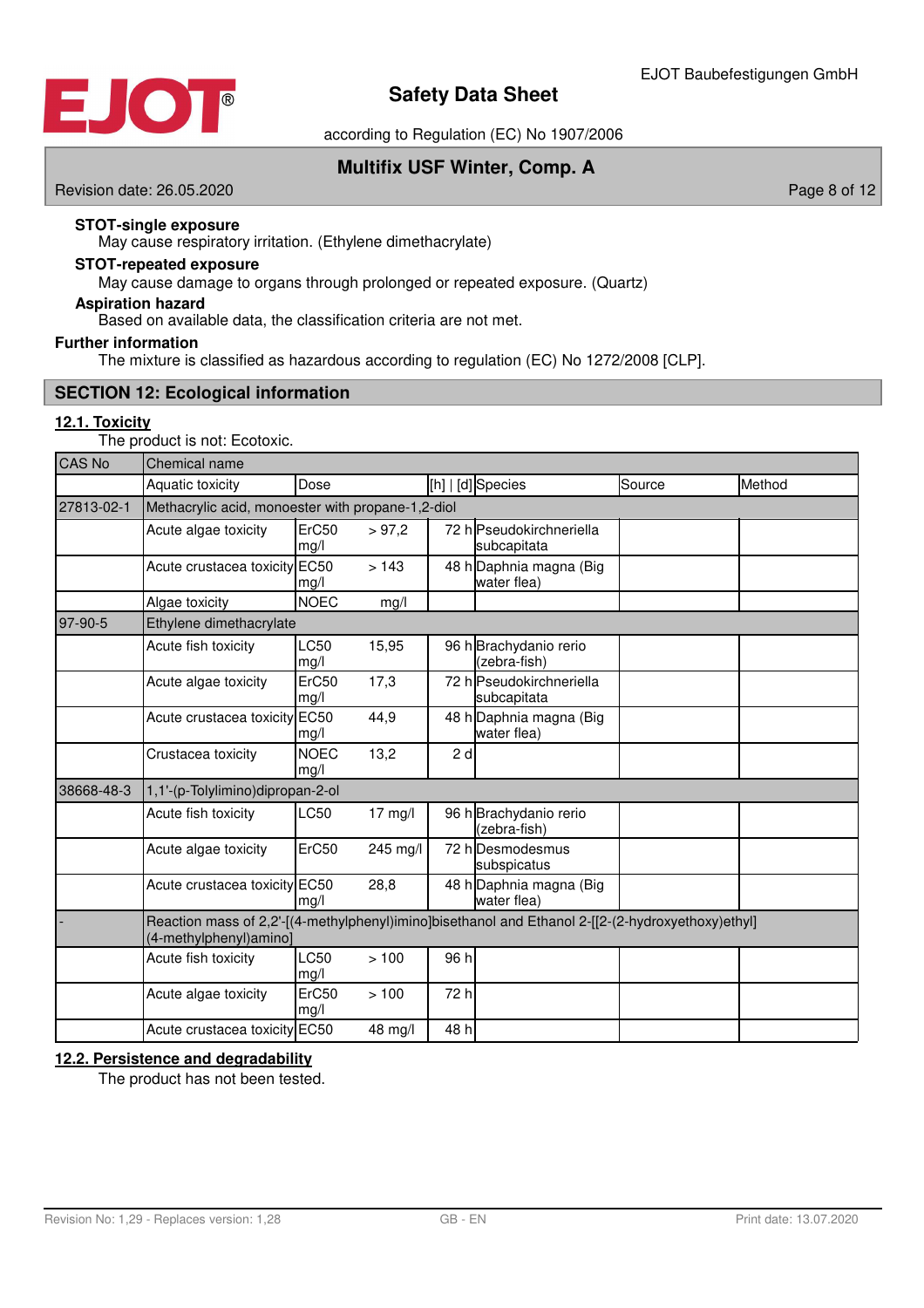

according to Regulation (EC) No 1907/2006

# **Multifix USF Winter, Comp. A**

Revision date: 26.05.2020 **Page 9 of 12** According to the extra set of the extra set of the extra set of the extra set of the extra set of the extra set of the extra set of the extra set of the extra set of the extra set o

| <b>CAS No</b> | Chemical name                                     |       |    |        |
|---------------|---------------------------------------------------|-------|----|--------|
|               | Method                                            | Value |    | Source |
|               | Evaluation                                        |       |    |        |
| 27813-02-1    | Methacrylic acid, monoester with propane-1,2-diol |       |    |        |
|               | OECD 301C                                         | 81%   | 28 |        |
| 97-90-5       | Ethylene dimethacrylate                           |       |    |        |
|               | OECD 301D                                         | 71 %  | 28 |        |

## **12 . 3 . Bioaccumulative potential**

The product has not been tested.

## **Partition coefficient n-octanol/water**

| <b>CAS No</b> | Chemical name                                                                                                                | Log Pow |
|---------------|------------------------------------------------------------------------------------------------------------------------------|---------|
| 27813-02-1    | Methacrylic acid, monoester with propane-1,2-diol                                                                            | 0,97    |
| 97-90-5       | Ethylene dimethacrylate                                                                                                      | 2,4     |
| 38668-48-3    | 1,1'-(p-Tolylimino)dipropan-2-ol                                                                                             |         |
|               | Reaction mass of 2,2'-[(4-methylphenyl)imino]bisethanol and Ethanol 2-[[2-<br>[(2-hydroxyethoxy)ethyl](4-methylphenyl)amino] | 2,17    |

#### **12 . 4 . Mobility in soil**

The product has not been tested.

## **12 . 5 . Results of PBT and vPvB assessment**

The product has not been tested.

#### **12 . 6 . Other adverse effects**

No information available.

#### **Further information**

Do not allow to enter into surface water or drains. Do not allow to enter into soil/subsoil.

## **SECTION 13: Disposal considerations**

## **13 . 1 . Waste treatment methods**

#### **Disposal recommendations**

Subsequent waste code numbers of the European Waste Catalogue are considered as recommendations. Dispose of waste according to applicable legislation. Do not allow to enter into surface water or drains. Do not allow to enter into soil/subsoil.

#### **List of Wastes Code - residues/unused products**

080409 WASTES FROM THE MANUFACTURE, FORMULATION, SUPPLY AND USE (MFSU) OF COATINGS (PAINTS, VARNISHES AND VITREOUS ENAMELS), ADHESIVES, SEALANTS AND PRINTING INKS; wastes from MFSU of adhesives and sealants (including waterproofing products); waste adhesives and sealants containing organic solvents or other hazardous substances; hazardous waste

## **List of Wastes Code - used product**

WASTES FROM THE MANUFACTURE, FORMULATION, SUPPLY AND USE (MFSU) OF COATINGS (PAINTS, VARNISHES AND VITREOUS ENAMELS), ADHESIVES, SEALANTS AND PRINTING INKS; wastes from MFSU of adhesives and sealants (including waterproofing products); waste adhesives and sealants containing organic solvents or other hazardous substances; hazardous waste 080409

## **List of Wastes Code - contaminated packaging**

WASTE PACKAGING; ABSORBENTS, WIPING CLOTHS, FILTER MATERIALS AND PROTECTIVE CLOTHING NOT OTHERWISE SPECIFIED; packaging (including separately collected municipal packaging waste); packaging containing residues of or contaminated by hazardous substances; hazardous waste 150110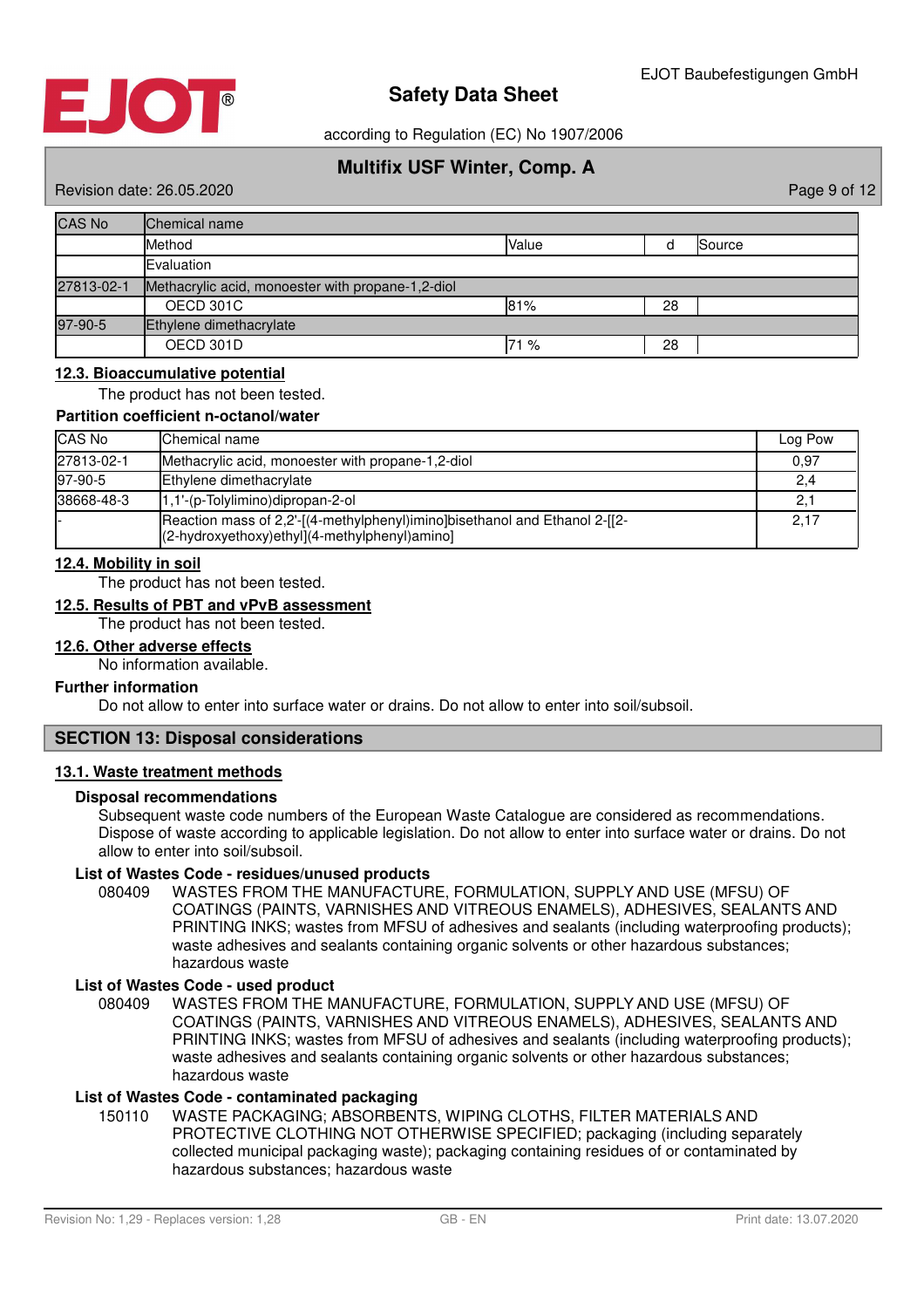

according to Regulation (EC) No 1907/2006

# **Multifix USF Winter, Comp. A**

## Revision date: 26.05.2020 **Page 10 of 12**

# **SECTION 14: Transport information**

| Land transport (ADR/RID)          |                                                          |
|-----------------------------------|----------------------------------------------------------|
| 14.1. UN number:                  | No dangerous good in sense of this transport regulation. |
| 14.2. UN proper shipping name:    | No dangerous good in sense of this transport regulation. |
| 14.3. Transport hazard class(es): | No dangerous good in sense of this transport regulation. |
| 14.4. Packing group:              | No dangerous good in sense of this transport regulation. |

| Inland waterways transport (ADN)                                                           |                                                                                                                                                          |
|--------------------------------------------------------------------------------------------|----------------------------------------------------------------------------------------------------------------------------------------------------------|
| 14.1. UN number:                                                                           | No dangerous good in sense of this transport regulation.                                                                                                 |
| 14.2. UN proper shipping name:                                                             | No dangerous good in sense of this transport regulation.                                                                                                 |
| 14.3. Transport hazard class(es):                                                          | No dangerous good in sense of this transport regulation.                                                                                                 |
| 14.4. Packing group:                                                                       | No dangerous good in sense of this transport regulation.                                                                                                 |
| <b>Marine transport (IMDG)</b>                                                             |                                                                                                                                                          |
| 14.1. UN number:                                                                           | No dangerous good in sense of this transport regulation.                                                                                                 |
| 14.2. UN proper shipping name:                                                             | No dangerous good in sense of this transport regulation.                                                                                                 |
| 14.3. Transport hazard class(es):                                                          | No dangerous good in sense of this transport regulation.                                                                                                 |
| 14.4. Packing group:                                                                       | No dangerous good in sense of this transport regulation.                                                                                                 |
| Air transport (ICAO-TI/IATA-DGR)                                                           |                                                                                                                                                          |
| 14.1. UN number:                                                                           | No dangerous good in sense of this transport regulation.                                                                                                 |
| 14.2. UN proper shipping name:                                                             | No dangerous good in sense of this transport regulation.                                                                                                 |
| 14.3. Transport hazard class(es):                                                          | No dangerous good in sense of this transport regulation.                                                                                                 |
| 14.4. Packing group:                                                                       | No dangerous good in sense of this transport regulation.                                                                                                 |
| 14.5. Environmental hazards                                                                |                                                                                                                                                          |
| <b>ENVIRONMENTALLY HAZARDOUS:</b>                                                          | no                                                                                                                                                       |
|                                                                                            |                                                                                                                                                          |
| 14.6. Special precautions for user<br>No information available.                            |                                                                                                                                                          |
| 14.7. Transport in bulk according to Annex II of Marpol and the IBC Code<br>not applicable |                                                                                                                                                          |
| <b>SECTION 15: Regulatory information</b>                                                  |                                                                                                                                                          |
|                                                                                            | 15.1. Safety, health and environmental regulations/legislation specific for the substance or mixture                                                     |
| <b>EU</b> regulatory information                                                           |                                                                                                                                                          |
| Information according to 2012/18/EU<br>(SEVESO III):                                       | Not subject to 2012/18/EU (SEVESO III)                                                                                                                   |
| <b>Additional information</b>                                                              |                                                                                                                                                          |
| VOC content: 13,0 % (DIN EN ISO 11890-2)                                                   |                                                                                                                                                          |
| To follow: 850/2004/EC, 79/117/EEC, 689/2008/EC                                            |                                                                                                                                                          |
|                                                                                            |                                                                                                                                                          |
| National regulatory information                                                            |                                                                                                                                                          |
| <b>Employment restrictions:</b><br>Water hazard class (D):                                 | Observe restrictions to employment for juveniles according to the 'juvenile<br>work protection guideline' (94/33/EC).<br>1 - slightly hazardous to water |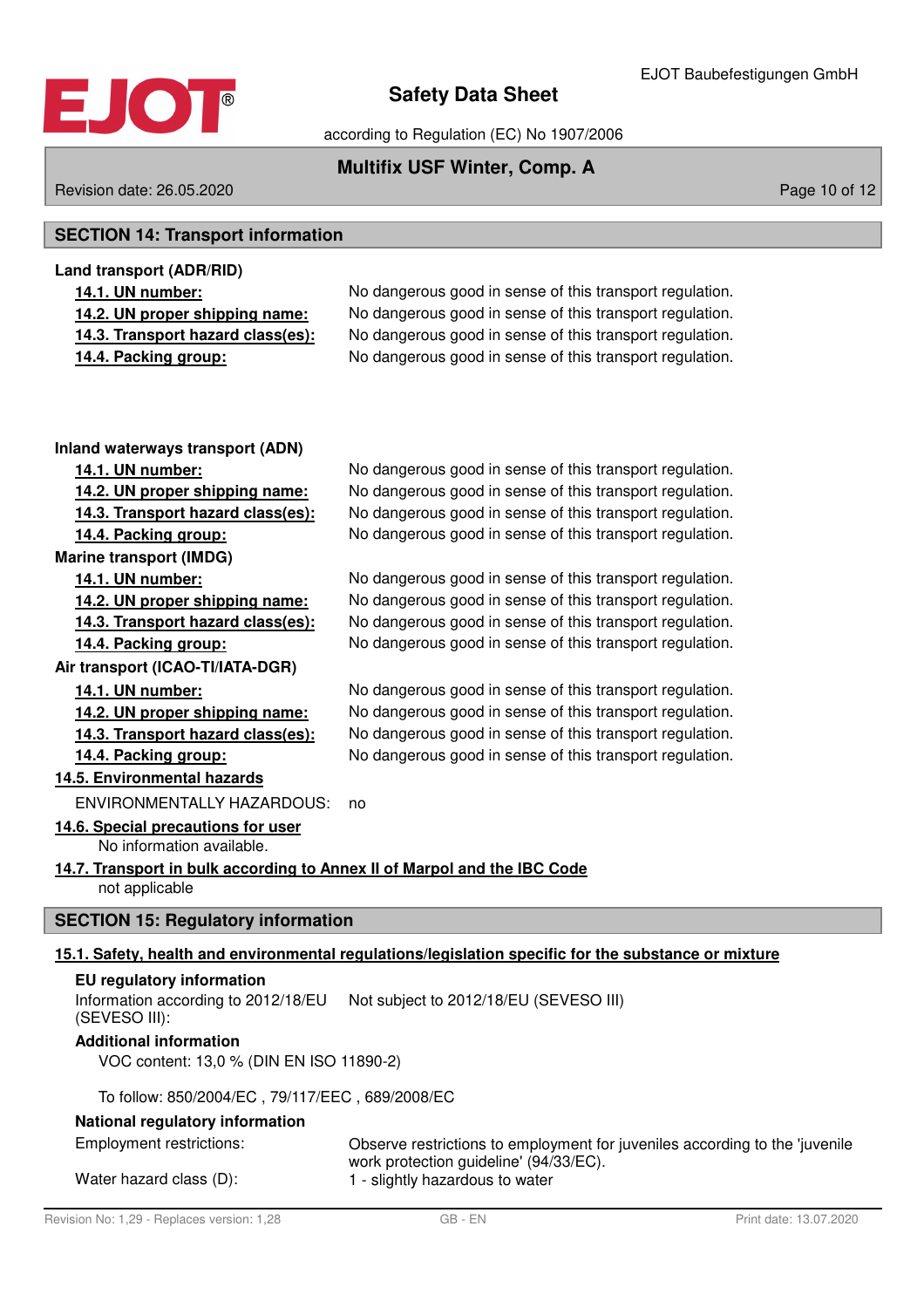

according to Regulation (EC) No 1907/2006

## **Multifix USF Winter, Comp. A**

Revision date: 26.05.2020 **Page 11 of 12** Page 11 of 12

Skin resorption/Sensitization: Causes allergic hypersensitivity reactions.

## **SECTION 16: Other information**

## **Changes**

This data sheet contains changes from the previous version in section(s): 2,3,11.

## **Abbreviations and acronyms**

ADR: Accord européen sur le transport des marchandises dangereuses par route (European Agreement concerning the International Carriage of Dangerous Goods by Road) CAS: Chemical Abstracts Service CLP: Classification, Labeling and Packaging DMEL: Derived Minimal Effect level DNEL: Derived No Effect Level EC50: Effective concentration, 50% ErC50: EC50 in terms of reduction of growth rate EINECS: European Inventory of Existing Commercial Chemical Substances ELINCS: European List of Notified Chemical Substances IATA: International Air Transport Association IMDG: International Maritime Code for Dangerous Goods LC50: Lethal concentration, 50% LD50: Lethal dose, 50% NOEC: No Observed Effect Concentration OECD: Oragnisation for Economic Co-operation and Development PBT: persistent, bioaccumulative and toxic vPvB: very persistent and very bioaccumulative PNEC: Predicted No Effect Concentration REACH: Registration, Evaluation, Authorisation and Restriction of Chemicals RID: Règlement concernant le transport international ferroviaire de marchandises dangereuses (Regulations Concerning the International Carriage of Dangerous Goods by Rail) VOC: Volatile organic compound Aquatic Chronic 3: Long-term aquatic hazard, Category 3 Acute Tox. 2: Acute toxicity, Category 2 Eye Dam. 1: Serious eye damage/eye irritation, Category 1 Eye Irrit. 2: Serious eye damage/eye irritation, Category 2 Skin Sens. 1: Skin sensitilization, Category 1

STOT SE 3: Specific target organ toxicity (single exposure), Category 3

## **Classification for mixtures and used evaluation method according to Regulation (EC) No. 1272/2008 [CLP]**

| Classification     | Classification procedure  |
|--------------------|---------------------------|
| Eye Irrit. 2; H319 | <b>Calculation method</b> |
| Skin Sens. 1; H317 | Calculation method        |
| STOT SE 3: H335    | Calculation method        |
| I STOT RE 2: H373  | Calculation method        |

#### **Relevant H and EUH statements (number and full text)**

- H300 Fatal if swallowed.<br>H302 Harmful if swallow
- H302 Harmful if swallowed.<br>H315 Causes skin irritation.
- Causes skin irritation.
- H317 May cause an allergic skin reaction.
- H318 Causes serious eye damage.
- H319 Causes serious eye irritation.
- H335 May cause respiratory irritation.
- H373 May cause damage to organs through prolonged or repeated exposure.
- H412 Harmful to aquatic life with long lasting effects.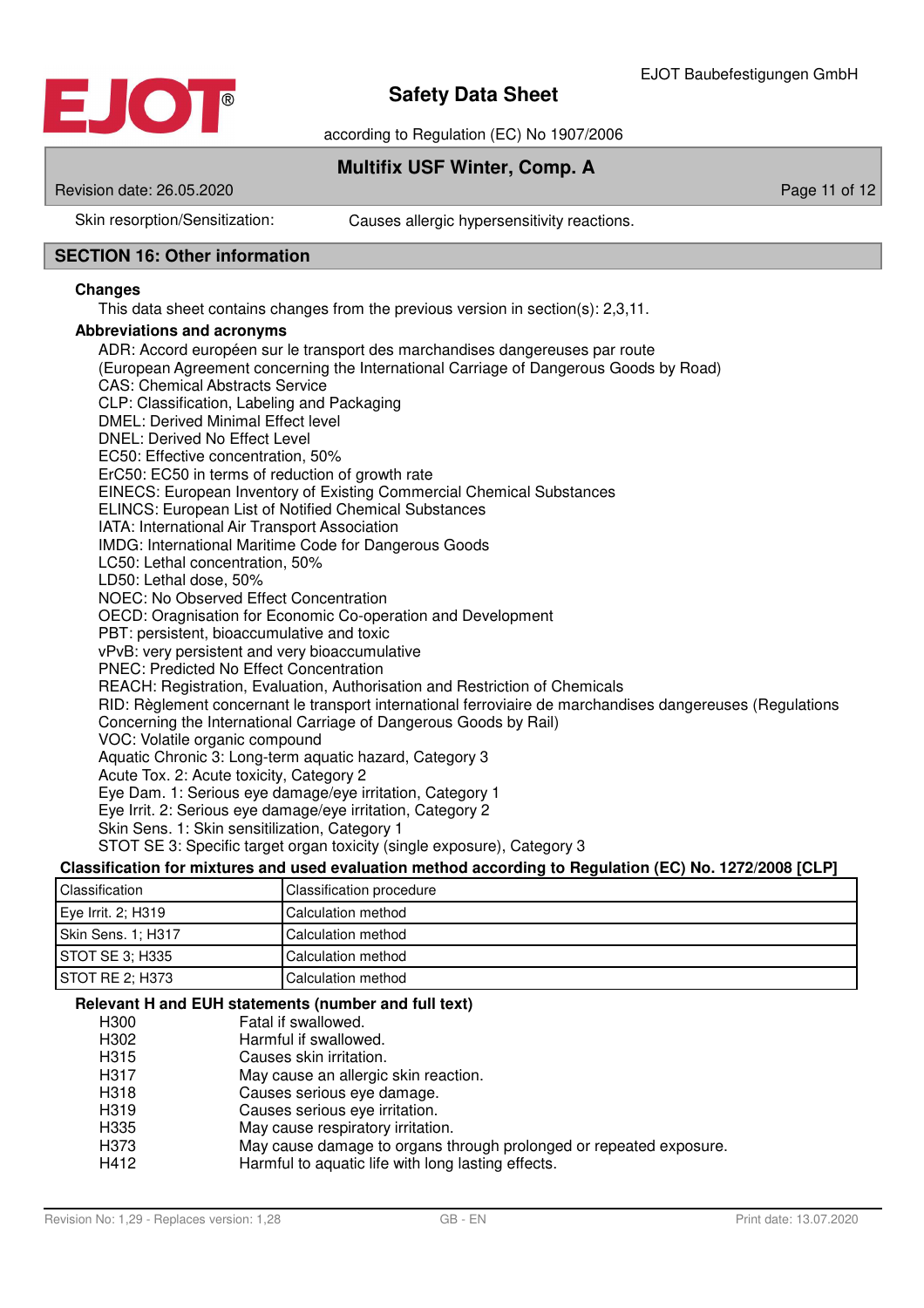

according to Regulation (EC) No 1907/2006

## **Multifix USF Winter, Comp. A**

Revision date: 26.05.2020 **Page 12 of 12** of 12 of 12 of 12 of 12 of 12 of 12 of 12 of 12 of 12 of 12 of 12 of 12 of 12 of 12 of 12 of 12 of 12 of 12 of 12 of 12 of 12 of 12 of 12 of 12 of 12 of 12 of 12 of 12 of 12 of 12

## **Further Information**

The above information describes exclusively the safety requirements of the product and is based on our present-day knowledge. The information is intended to give you advice about the safe handling of the product named in this safety data sheet, for storage, processing, transport and disposal. The information cannot be transferred to other products. In the case of mixing the product with other products or in the case of processing, the information on this safety data sheet is not necessarily valid for the new made-up material.

(The data for the hazardous ingredients were taken respectively from the last version of the sub-contractor's safety data sheet.)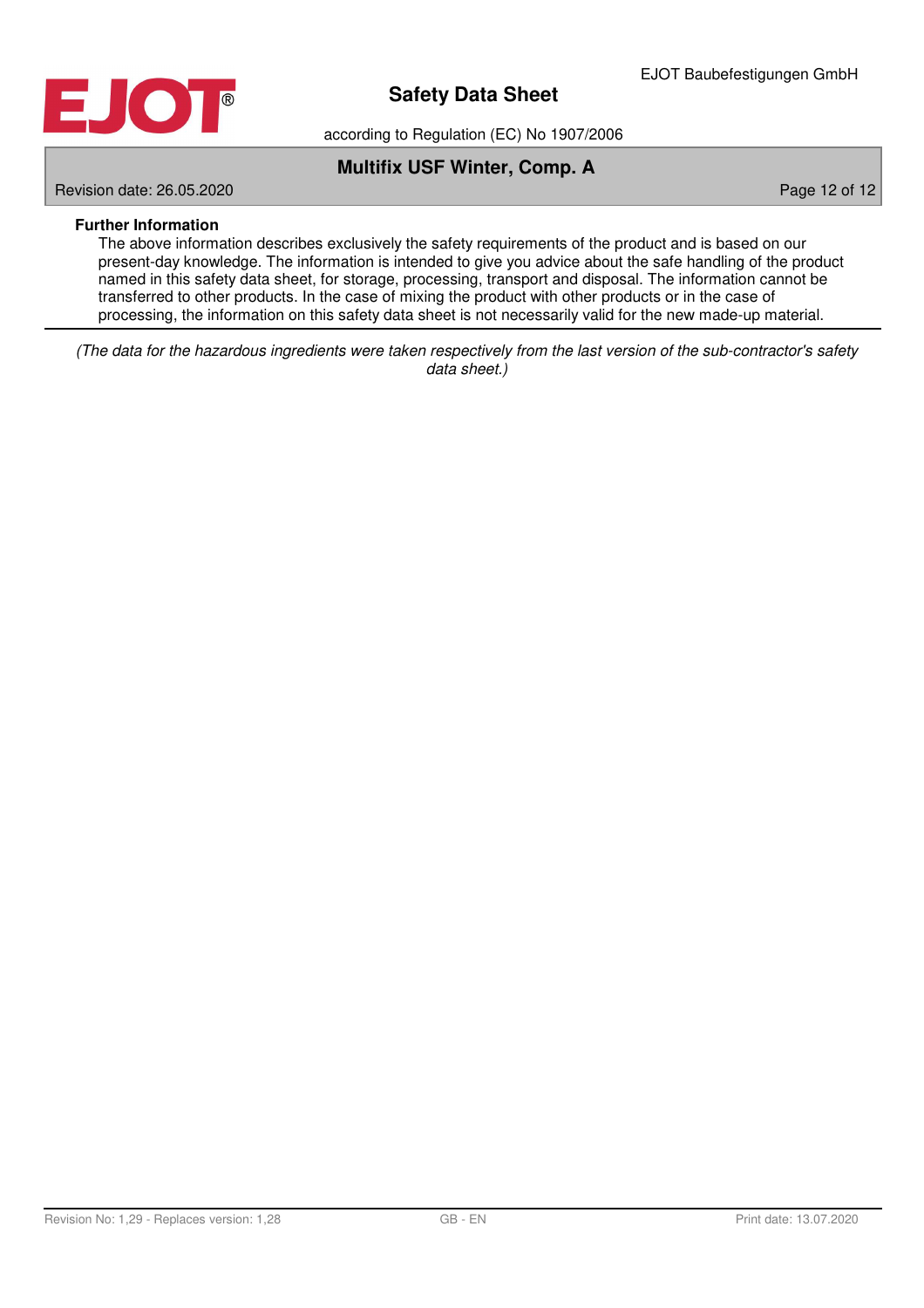

according to Regulation (EC) No 1907/2006

## **Multifix USF Winter, Comp. B**

Revision date: 26.05.2020 **Page 1 of 10** November 2010 12:00 Page 1 of 10

## **SECTION 1: Identification of the substance/mixture and of the company/undertaking**

## **1 . 1 . Product identifier**

Multifix USF Winter, Comp. B

## **1 . 2 . Relevant identified uses of the substance or mixture and uses advised against**

### **Use of the substance/mixture**

compound mortar B-component (hardener)

## **Uses advised against**

no restriction

## **1 . 3 . Details of the supplier of the safety data sheet**

| Company name:                       | EJOT Baubefestigungen GmbH<br>Geschäftsbereich Building Fasteners                                                                                            |
|-------------------------------------|--------------------------------------------------------------------------------------------------------------------------------------------------------------|
| Street:                             | In der Stockwiese 35                                                                                                                                         |
| Place:                              | D-57334 Bad Laasphe                                                                                                                                          |
| Telephone:                          | +46 19 20 65 00                                                                                                                                              |
| e-mail:                             | www.ejot.de                                                                                                                                                  |
| 1.4. Emergency telephone<br>number: | Medical emergency information in the event of poisoning:<br>Giftinformationszentrum Mainz - 24h - Tel .: +49 (0) 6131 19240 (advice in<br>German or English) |

## **SECTION 2: Hazards identification**

## **2 . 1 . Classification of the substance or mixture**

#### **Regulation (EC) No. 1272/2008**

Hazard categories: Serious eye damage/eye irritation: Eye Irrit. 2 Respiratory or skin sensitisation: Skin Sens. 1 Hazard Statements: Causes serious eye irritation. May cause an allergic skin reaction.

## **2 . 2 . Label elements**

#### **Regulation (EC) No. 1272/2008**

#### **Hazard components for labelling** Dibenzoyl peroxide

**Signal word:** Warning

## **Pictograms:**



## **Hazard statements**

| H319 | Causes serious eye irritation.       |
|------|--------------------------------------|
| H317 | May cause an allergic skin reaction. |

#### **Precautionary statements**

| P261      | Avoid breathing vapours.                                                                              |
|-----------|-------------------------------------------------------------------------------------------------------|
| P280      | Wear protective gloves/protective clothing/eye protection/face protection.                            |
| P333+P313 | If skin irritation or rash occurs: Get medical advice/attention.                                      |
| P337+P313 | If eye irritation persists: Get medical advice/attention.                                             |
| P362+P364 | Take off contaminated clothing and wash it before reuse.                                              |
| P501      | Dispose of contents/container in accordance with local/regional/national/international<br>regulation. |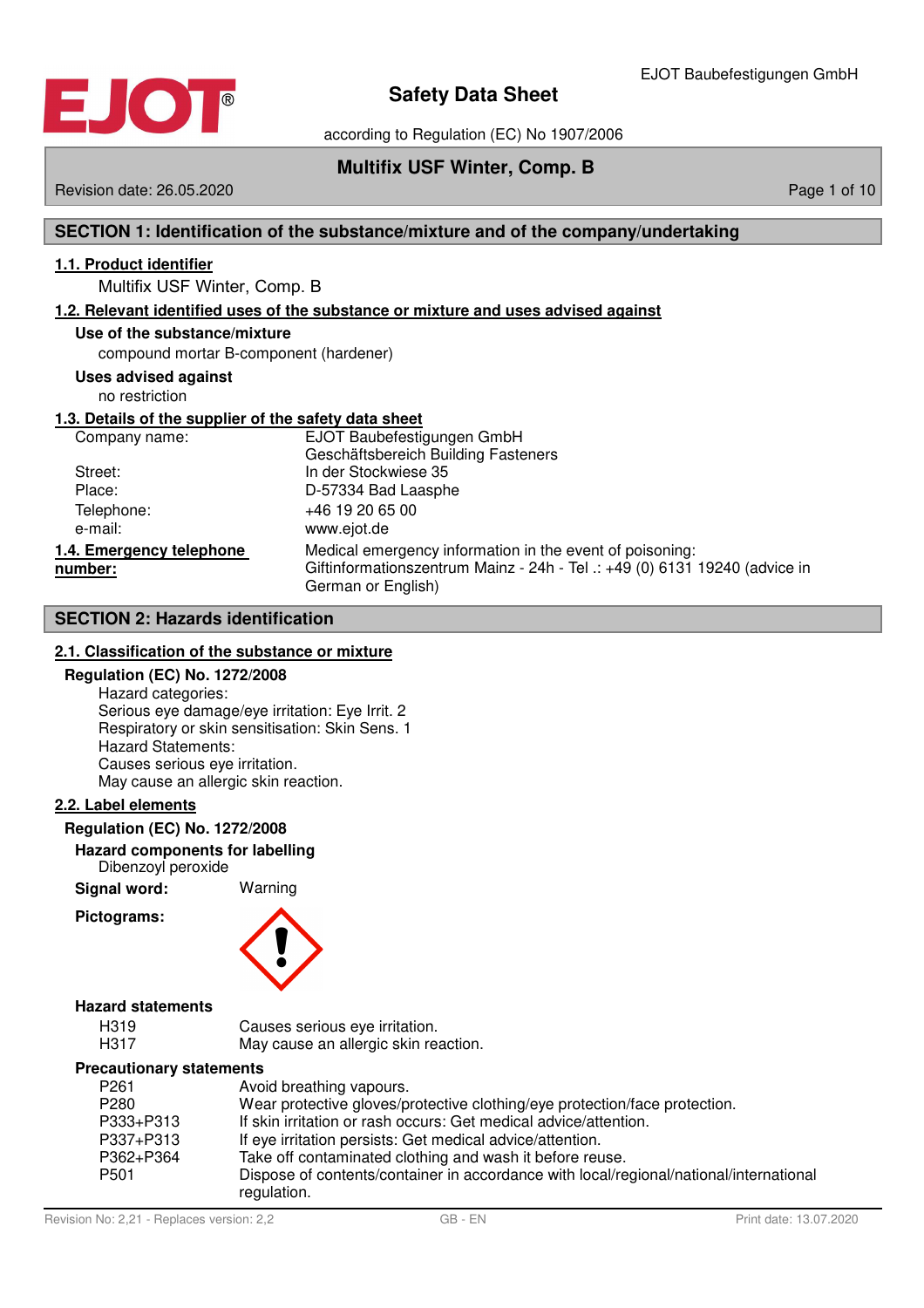

according to Regulation (EC) No 1907/2006

## **Multifix USF Winter, Comp. B**

Revision date: 26.05.2020 **Page 2 of 10** 

**Additional advice on labelling**

For distribution to the general public (consumers) additionally indicate voluntarily: P101 If medical advice is needed, have product container or label at hand. P102 Keep out of the reach of children.

## **2 . 3 . Other hazards**

No information available.

## **SECTION 3: Composition/information on ingredients**

## **3 . 2 . Mixtures**

#### **Hazardous components**

| <b>CAS No</b> | Chemical name                                                                                                                               |  |  | Quantity   |  |  |
|---------------|---------------------------------------------------------------------------------------------------------------------------------------------|--|--|------------|--|--|
|               | EC No<br>Index No<br><b>REACH No</b>                                                                                                        |  |  |            |  |  |
|               | <b>GHS Classification</b>                                                                                                                   |  |  |            |  |  |
| $94-36-0$     | Dibenzoyl peroxide                                                                                                                          |  |  | $5 - 15\%$ |  |  |
|               | 202-327-6<br>617-008-00-0<br>101-2119511472-50                                                                                              |  |  |            |  |  |
|               | [Org. Perox. B, Eye Irrit. 2, Skin Sens. 1, Aquatic Acute 1 (M-Factor = 10), Aquatic Chronic 1<br>(M-Factor = 10); H241 H319 H317 H400 H410 |  |  |            |  |  |

Full text of H and EUH statements: see section 16.

#### **Further Information**

The product has been tested for aquatic toxicity. The tests show no need for classification of the product as toxic and harmful to aquatic life. Test reports are available.

#### **SECTION 4: First aid measures**

## **4 . 1 . Description of first aid measures**

#### **General information**

First aider: Pay attention to self-protection! Take off immediately all contaminated clothing and wash it before reuse. Get medical advice/attention if you feel unwell.

## **After inhalation**

Provide fresh air. When in doubt or if symptoms are observed, get medical advice.

#### **After contact with skin**

After contact with skin, wash immediately with plenty of water and soap. Take off immediately all contaminated clothing and wash it before reuse. Medical treatment necessary.

#### **After contact with eyes**

In case of contact with eyes flush immediately with plenty of flowing water for 10 to 15 minutes holding eyelids apart and consult an ophthalmologist. Remove contact lenses, if present and easy to do. Continue rinsing.

#### **After ingestion**

Do NOT induce vomiting. Rinse mouth thoroughly with water. Medical treatment necessary.

## **4 . 2 . Most important symptoms and effects , both acute and delayed**

May cause an allergic skin reaction. Causes serious eye irritation.

## **4 . 3 . Indication of any immediate medical attention and special treatment needed**

Treat symptomatically.

#### **SECTION 5: Firefighting measures**

#### **5 . 1 . Extinguishing media**

## **Suitable extinguishing media**

Foam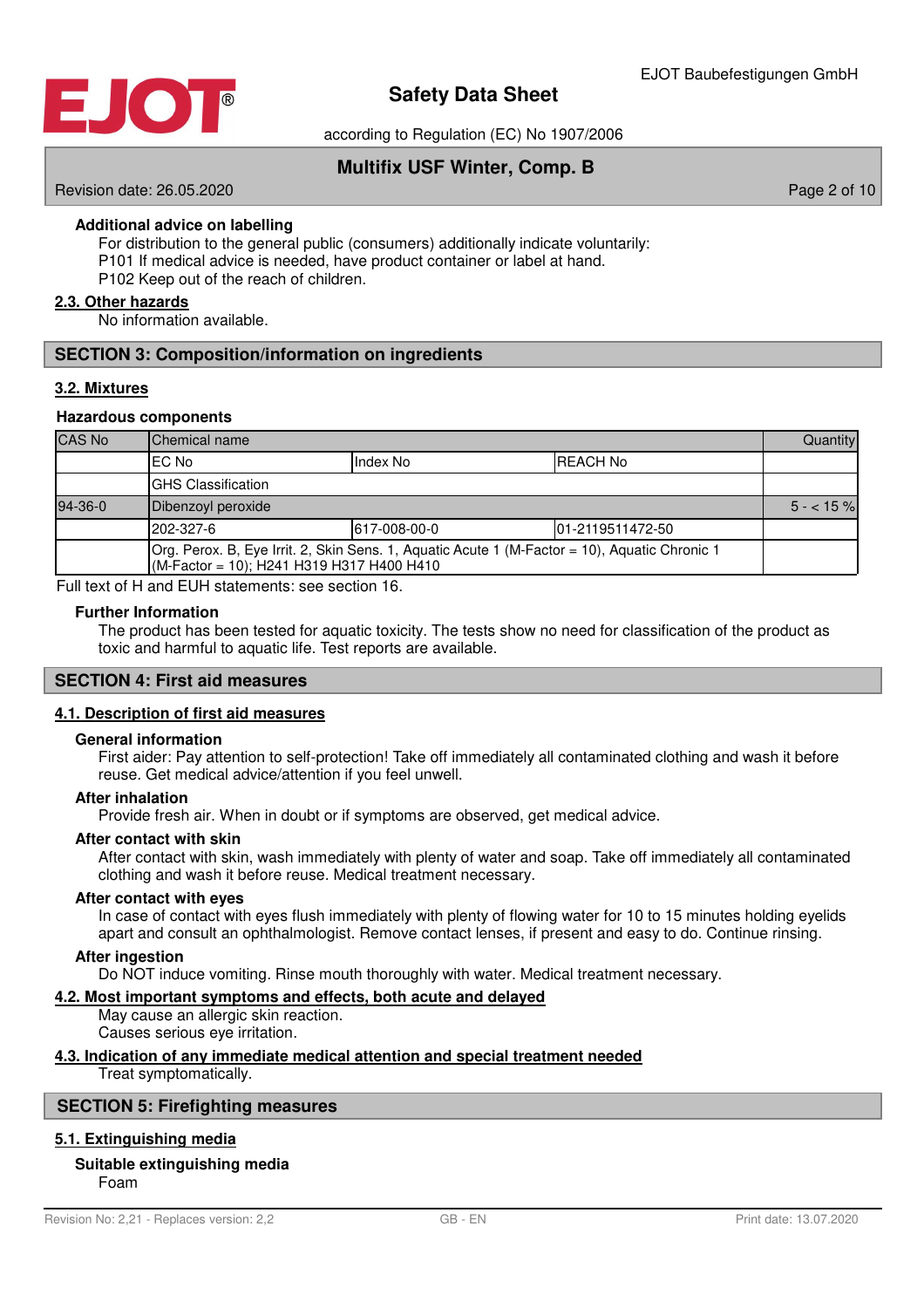

according to Regulation (EC) No 1907/2006

## **Multifix USF Winter, Comp. B**

Revision date: 26.05.2020 **Page 3 of 10** New York 2012 12:00 Page 3 of 10

Extinguishing powder Water spray jet Carbon dioxide (CO2)

## **Unsuitable extinguishing media**

Full water jet

## **5 . 2 . Special hazards arising from the substance or mixture**

Pyrolysis products, toxic Carbon monoxide

## **5 . 3 . Advice for firefighters**

In case of fire and/or explosion do not breathe fumes.

Wear a self-contained breathing apparatus and chemical protective clothing. Full protection suit

#### **Additional information**

Suppress gases/vapours/mists with water spray jet. Collect contaminated fire extinguishing water separately. Do not allow entering drains or surface water.

## **SECTION 6: Accidental release measures**

#### **6 . 1 . Personal precautions , protective equipment and emergency procedures**

Use personal protective equipment as required. Provide adequate ventilation. Avoid contact with skin, eyes and clothes.

#### **6 . 2 . Environmental precautions**

Do not allow to enter into surface water or drains.

## **6 . 3 . Methods and material for containment and cleaning up**

Collect spillage. Take up mechanically, placing in appropriate containers for disposal. Suitable material for taking up: Sand

Treat the recovered material as prescribed in the section on waste disposal. Retain contaminated washing water and dispose it.

#### **6 . 4 . Reference to other sections**

Safe handling: see section 7 Personal protection equipment: see section 8 Disposal: see section 13

## **SECTION 7: Handling and storage**

## **7 . 1 . Precautions for safe handling**

#### **Advice on safe handling**

Use only outdoors or in a well-ventilated area. Wear personal protection equipment (refer to section 8). Avoid contact with skin, eyes and clothes. When using do not eat, drink or smoke. Wash hands thoroughly after handling. Take off contaminated clothing and wash it before reuse.

## **7 . 2 . Conditions for safe storage , including any incompatibilities**

#### **Requirements for storage rooms and vessels**

Keep container tightly closed. Store in a place accessible by authorized persons only. Keep only in the original container in a cool, well-ventilated place.

#### **Hints on joint storage**

Do not store together with: Oxidising agent, strong Do not use for products which come into contact with the food stuffs.

#### **Further information on storage conditions**

Keep container tightly closed in a cool place.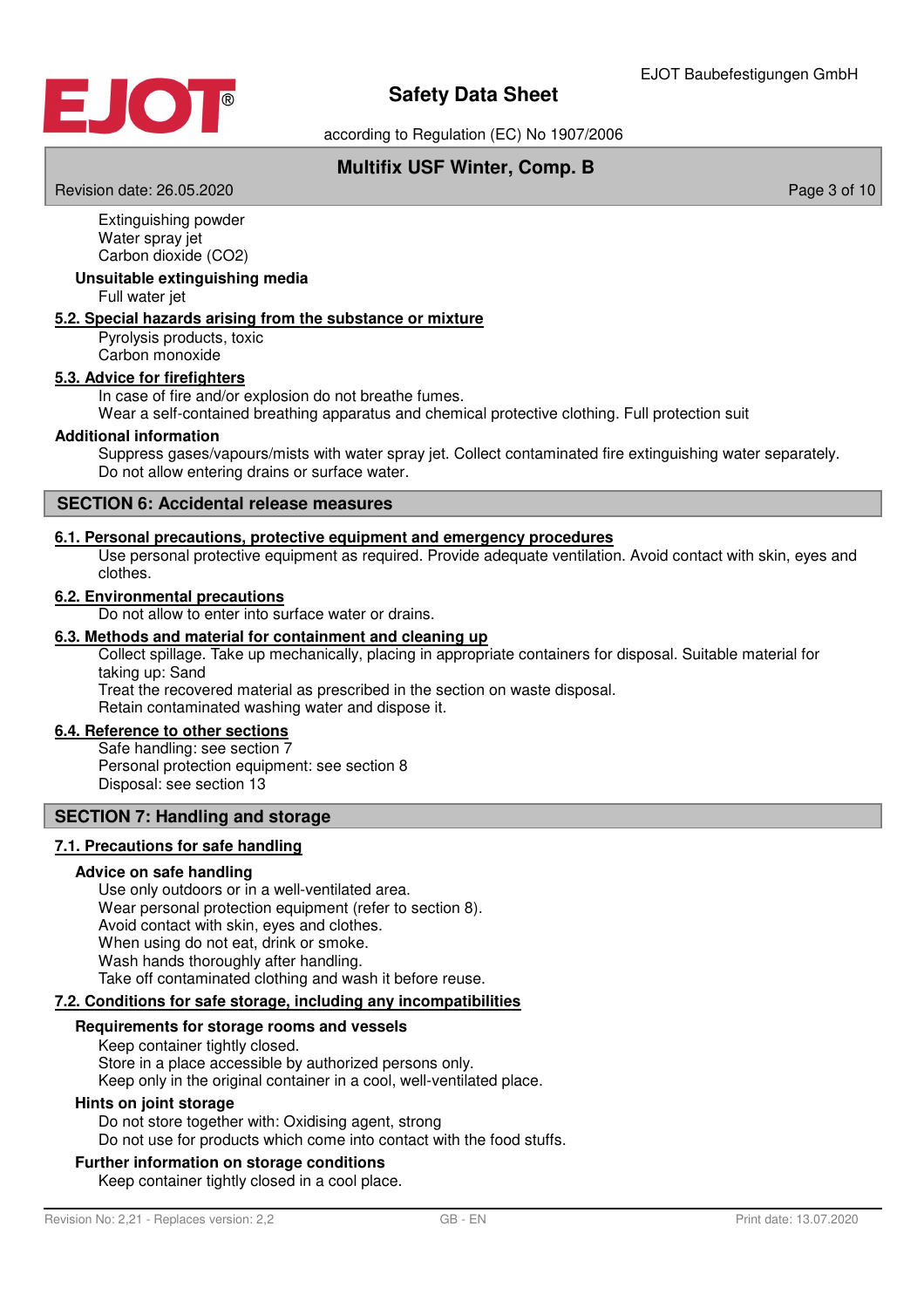

according to Regulation (EC) No 1907/2006

# **Multifix USF Winter, Comp. B**

Revision date: 26.05.2020 **Page 4 of 10** 

storage temperature: 5 - 25°C

## **7 . 3 . Specific end use ( s )**

see section 1.2

## **SECTION 8: Exposure controls/personal protection**

## **8 . 1 . Control parameters**

## **Exposure limits (EH40)**

| CAS No  | Substance          | ppm |     | $mg/m3$ fibres/ml | Category    | Origin |
|---------|--------------------|-----|-----|-------------------|-------------|--------|
| 94-36-0 | Dibenzoyl peroxide |     | וכ  |                   | TWA (8 h)   | WEL    |
| 56-81-5 | Glycerol, mist     |     | 10I |                   | TWA $(8 h)$ | WEL    |

## **DNEL/DMEL values**

| CAS No                 | Substance                |                |          |                      |
|------------------------|--------------------------|----------------|----------|----------------------|
| DNEL type              |                          | Exposure route | Effect   | Value                |
| 94-36-0                | Dibenzoyl peroxide       |                |          |                      |
|                        | Consumer DNEL, long-term | loral          | systemic | 2 mg/kg bw/day       |
| Worker DNEL, long-term |                          | dermal         | systemic | 13,3 mg/kg<br>bw/day |
| Worker DNEL, long-term |                          | linhalation    | systemic | 39 mg/m $3$          |

## **PNEC values**

| CAS No                             | Substance          |  |
|------------------------------------|--------------------|--|
| Environmental compartment<br>Value |                    |  |
| 94-36-0                            | Dibenzoyl peroxide |  |
| Freshwater<br>0,00002 mg/l         |                    |  |
| Marine water                       | 0,000002 mg/l      |  |
| Freshwater sediment                | 0,013 mg/kg        |  |
| Marine sediment                    | 0,001 mg/kg        |  |

#### **Additional advice on limit values**

This mixture contains quartz filler which is firmly bound in the pasty component, and thus not freely available during use, so that a risk of dust inhalation is excluded. Exposure limit values for respirable dusts are not relevant for this product.

## **8 . 2 . Exposure controls**





## **Appropriate engineering controls**

Provide adequate ventilation. If local exhaust ventilation is not possible or not sufficient, the entire working area must be ventilated by technical means.

#### **Protective and hygiene measures**

Take off contaminated clothing and wash it before reuse. Draw up and observe skin protection programme. Wash hands thoroughly after handling. When using do not eat or drink.

## **Eye/face protection**

Wear eye protection/face protection. Wear safety glasses.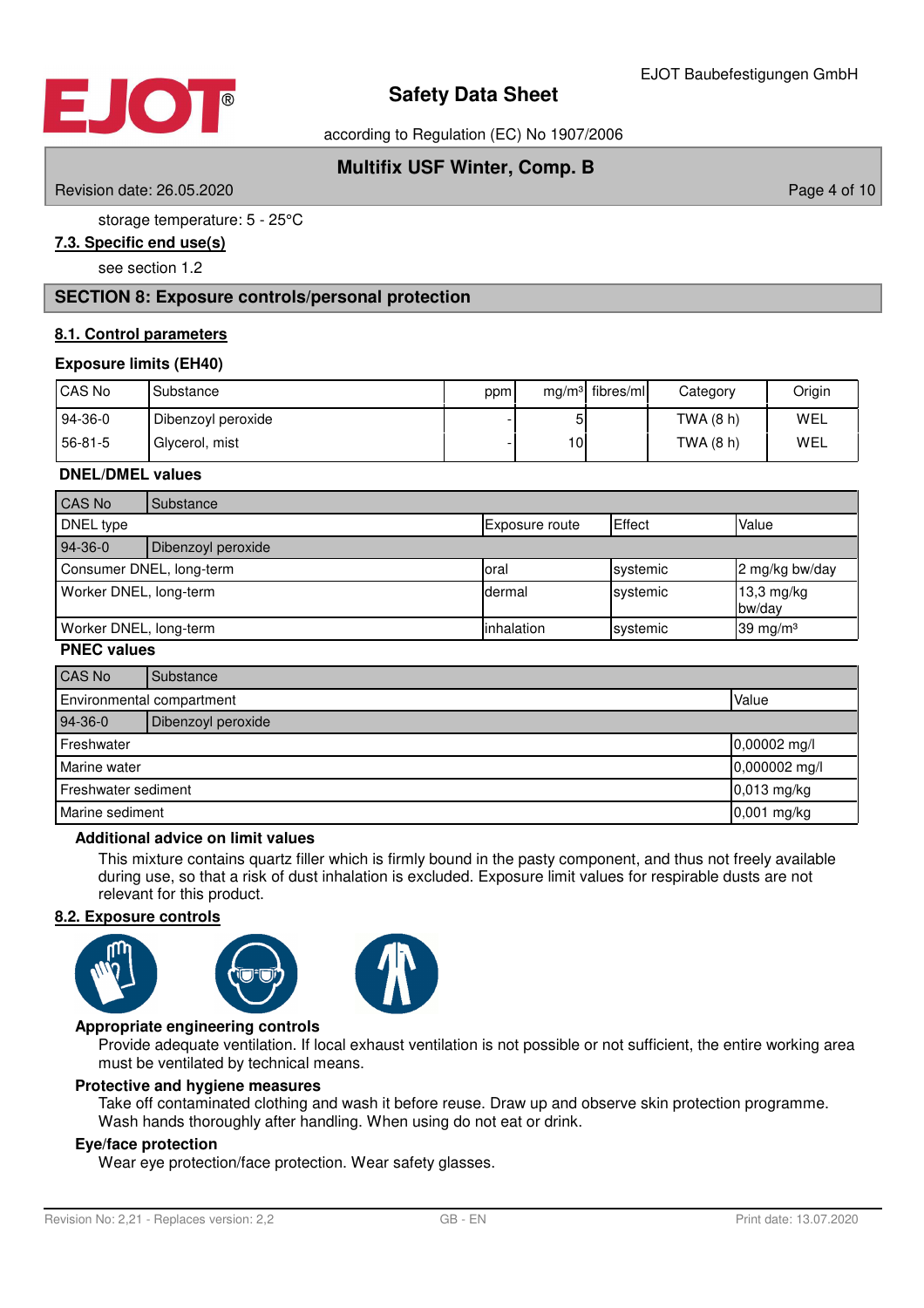



according to Regulation (EC) No 1907/2006

# **Multifix USF Winter, Comp. B**

Revision date: 26.05.2020 **Page 5 of 10** No. 2020 **Page 5 of 10** No. 2020 **Page 5 of 10** 

## **Hand protection**

Disposable gloves Recommended material: NBR (Nitrile rubber) Breakthrough time: > 480 min Thickness of the glove material:  $> 0.2$  mm DIN-/EN-Norms: EN 374

When handling with chemical substances, protective gloves must be worn with the CE-label including the four control digits. For special purposes, it is recommended to check the resistance to chemicals of the protective gloves mentioned above together with the supplier of these gloves.

## **Skin protection**

Wear suitable protective clothing.

## **Respiratory protection**

In case of inadequate ventilation wear respiratory protection. Respiratory protection with combination filter A1P2 (organic gases/vapors and particles) recommended.

## **SECTION 9: Physical and chemical properties**

## **9 . 1 . Information on basic physical and chemical properties**

| Physical state:<br>Colour:<br>Odour:                                                                      | Paste<br>black<br>characteristic                                                                       |
|-----------------------------------------------------------------------------------------------------------|--------------------------------------------------------------------------------------------------------|
| pH-Value:                                                                                                 | not applicable                                                                                         |
| Changes in the physical state                                                                             |                                                                                                        |
| Melting point:                                                                                            | not determined                                                                                         |
| Initial boiling point and boiling range:                                                                  | not determined                                                                                         |
| Flash point:                                                                                              | not applicable                                                                                         |
| <b>Flammability</b>                                                                                       |                                                                                                        |
| Solid:                                                                                                    | not determined                                                                                         |
| Gas:                                                                                                      | not applicable                                                                                         |
| Lower explosion limits:                                                                                   | not determined                                                                                         |
| Upper explosion limits:                                                                                   | not determined                                                                                         |
| <b>Auto-ignition temperature</b>                                                                          |                                                                                                        |
| Solid:                                                                                                    | not determined                                                                                         |
| Gas:                                                                                                      | not applicable                                                                                         |
| Decomposition temperature:                                                                                | not determined                                                                                         |
| <b>Oxidizing properties</b><br>Not oxidising.<br>Available oxygen content $(\%)<1\%$<br>no classification |                                                                                                        |
| Vapour pressure:                                                                                          | not determined                                                                                         |
| Density (at 20 °C):                                                                                       | 1,59 $g/cm3$                                                                                           |
| Water solubility:                                                                                         | The study does not need to be conducted<br>because the substance is known to be<br>insoluble in water. |
| Solubility in other solvents<br>not determined                                                            |                                                                                                        |
| Partition coefficient:                                                                                    | not determined                                                                                         |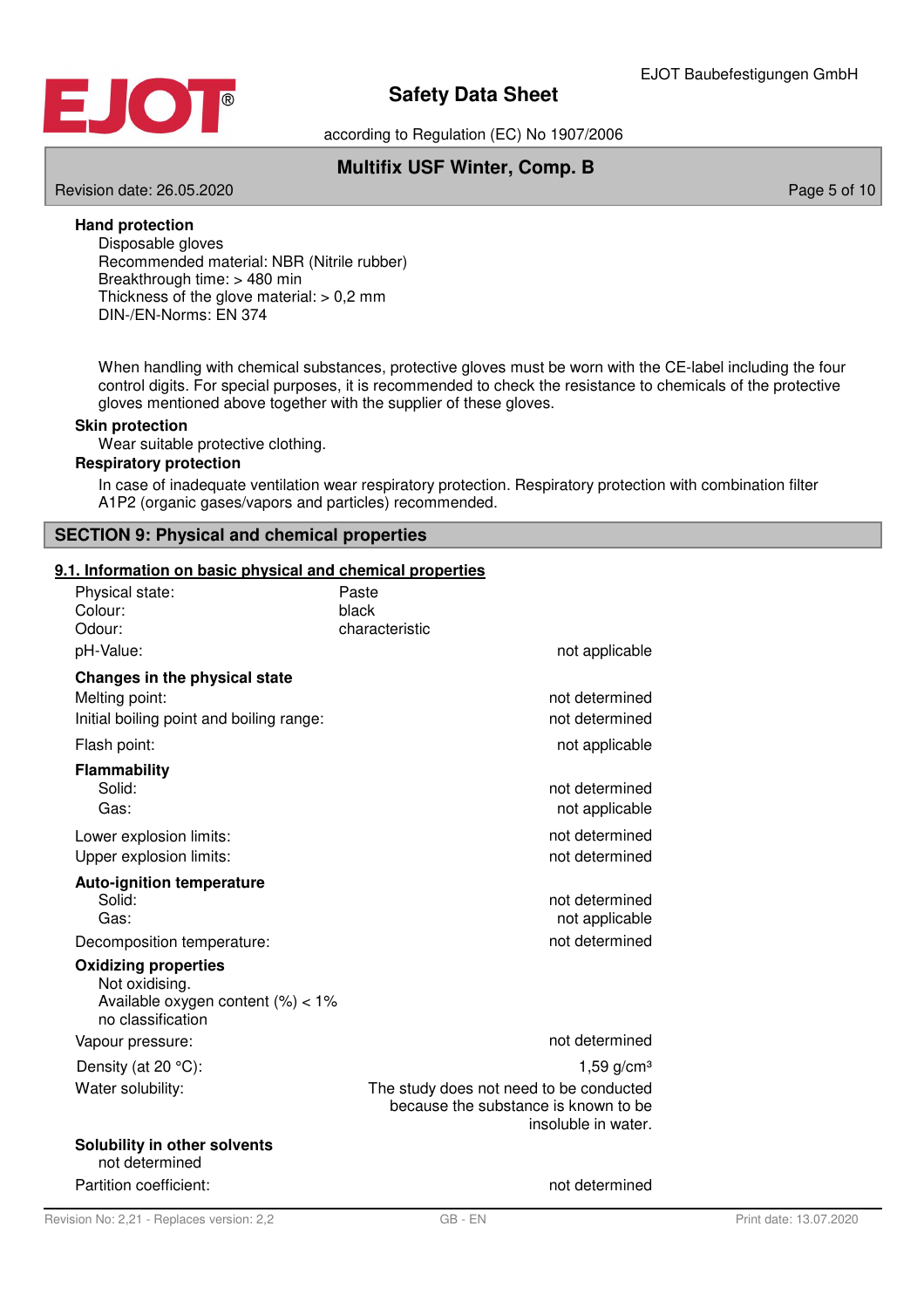

according to Regulation (EC) No 1907/2006

## **Multifix USF Winter, Comp. B**

Revision date: 26.05.2020 **Page 6 of 10** November 2012 12:00 Page 6 of 10

| Vapour density:        | not determined |
|------------------------|----------------|
| Evaporation rate:      | not determined |
| 9.2. Other information |                |
| Solid content:         | not determined |

## **SECTION 10: Stability and reactivity**

#### **10 . 1 . Reactivity**

see section 10.3

## **10 . 2 . Chemical stability**

The product is stable under storage at normal ambient temperatures.

#### **10 . 3 . Possibility of hazardous reactions**

Violent reaction with: Oxidising agent

## **10 . 4 . Conditions to avoid**

see section 7.2

**10 . 5 . Incompatible materials**

Oxidising agent, strong

## **10 . 6 . Hazardous decomposition products**

Benzoic acid Benzene Biphenyl

## **SECTION 11: Toxicological information**

## **11 . 1 . Information on toxicological effects**

#### **Acute toxicity**

Based on available data, the classification criteria are not met.

| <b>CAS No</b> | Chemical name         |               |        |         |        |        |
|---------------|-----------------------|---------------|--------|---------|--------|--------|
|               | <b>Exposure route</b> | Dose          |        | Species | Source | Method |
| $94-36-0$     | Dibenzoyl peroxide    |               |        |         |        |        |
|               | Ioral                 | LD50<br>mg/kg | > 5000 | Rat     |        |        |

#### **Irritation and corrosivity**

Causes serious eye irritation.

Skin corrosion/irritation: Based on available data, the classification criteria are not met.

## **Sensitising effects**

May cause an allergic skin reaction. (Dibenzoyl peroxide)

## **Carcinogenic/mutagenic/toxic effects for reproduction**

Based on available data, the classification criteria are not met.

## **STOT-single exposure**

Based on available data, the classification criteria are not met.

## **STOT-repeated exposure**

Based on available data, the classification criteria are not met.

#### **Aspiration hazard**

Based on available data, the classification criteria are not met.

#### **Further information**

The mixture is classified as hazardous according to regulation (EC) No 1272/2008 [CLP].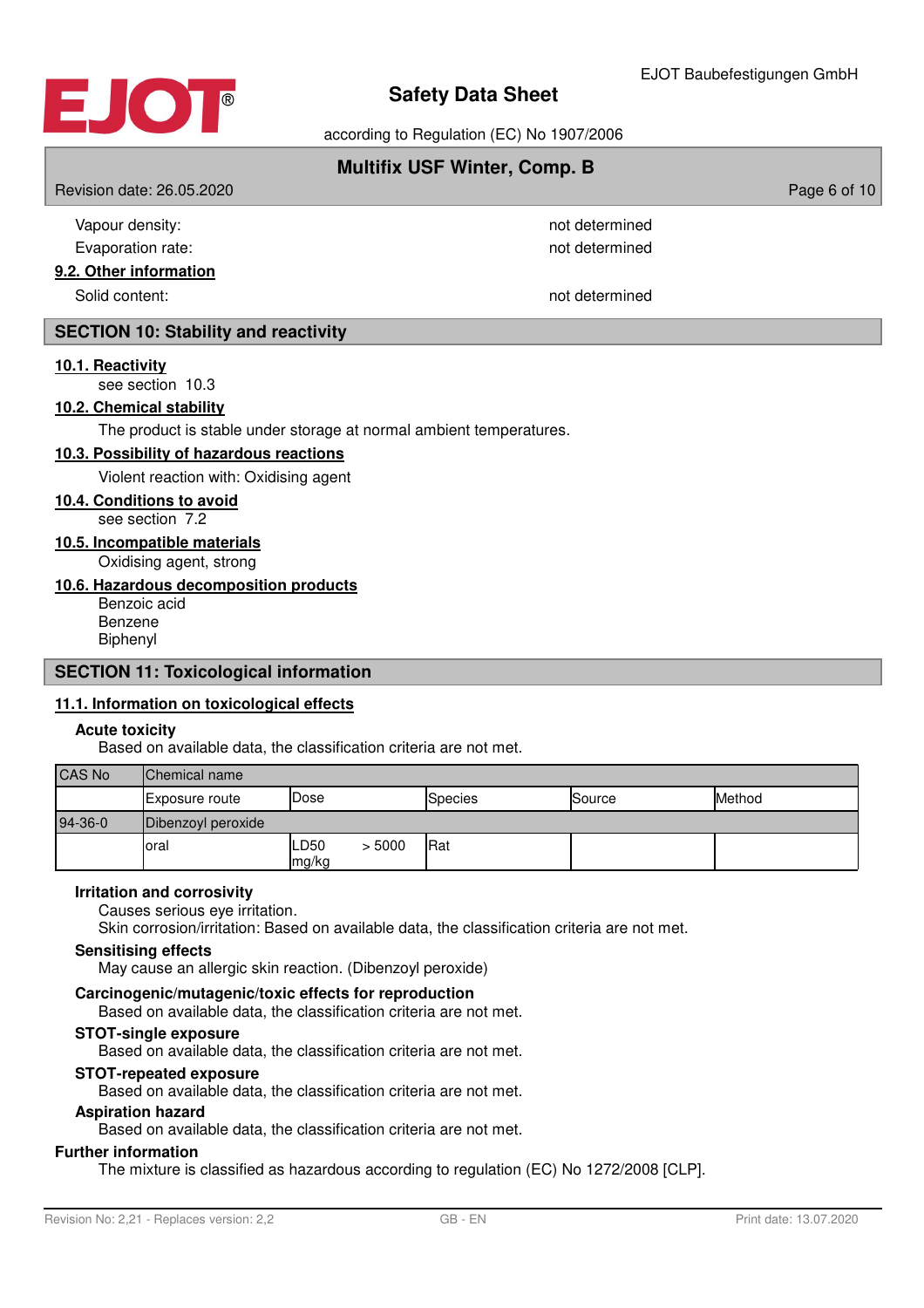

according to Regulation (EC) No 1907/2006

## **Multifix USF Winter, Comp. B**

## Revision date: 26.05.2020 **Page 7 of 10** New York 2012 12:00 Page 7 of 10

## **SECTION 12: Ecological information**

## **12 . 1 . Toxicity**

The product is not: Ecotoxic.

OECD 201 (Desmodesmus subspicatus )  $IC10: (0 - 72 h) = 30 mg/l$  $IC50: (0 - 72 h) = 150 mg/l$ 

OECD 202 (Daphnia magna) EC0/NOEC  $(48h) = 100$  mg/l<br>EC50  $(48h) = 500$  mg/ EC50  $(48h) = 500 \text{ mg/l}$ <br>EC100  $(48h) = 500 \text{ mg}$  $(48h) = >>500$  mg/l

OECD 203 (Danio rerio) LC0/NOEC : 250 mg/l  $LC50$  :  $> 500$  mg/l LC100 : >> 500 mg/l

| <b>CAS No</b> | Chemical name                 |                     |                     |      |                                            |                     |        |  |
|---------------|-------------------------------|---------------------|---------------------|------|--------------------------------------------|---------------------|--------|--|
|               | Aquatic toxicity              | Dose                |                     |      | [h]   [d] Species                          | Source              | Method |  |
| $94-36-0$     | Dibenzoyl peroxide            |                     |                     |      |                                            |                     |        |  |
|               | Acute fish toxicity           | <b>LC50</b><br>mg/l | 0.0602              |      | 96 hOncorhynchus mykiss<br>(Rainbow trout) | OECD <sub>203</sub> |        |  |
|               | Acute algae toxicity          | ErC50<br>mg/l       | 0.0711              |      | 72 h Pseudokirchneriella<br>subcapitata    | <b>IOECD 201</b>    |        |  |
|               | Acute crustacea toxicity EC50 |                     | $0,11 \text{ mg/l}$ |      | 48 h Daphnia magna (Big<br>water flea)     | OECD <sub>202</sub> |        |  |
|               | Algae toxicity                | <b>NOEC</b><br>mg/l | 0,02                |      | 3 dlPseudokirchneriella<br>subcapitata     | <b>IOECD 201</b>    |        |  |
|               | Crustacea toxicity            | <b>NOEC</b><br>mg/l | 0,001               |      | 21 d Daphnia magna (Big<br>water flea)     | OECD <sub>211</sub> |        |  |
|               | Acute bacteria toxicity       | $(35 \text{ mg/l})$ |                     | 0,5h |                                            | OECD <sub>209</sub> |        |  |

## **12 . 2 . Persistence and degradability**

The product has not been tested.

| <b>CAS No</b> | <b>Chemical name</b>                                |       |    |        |
|---------------|-----------------------------------------------------|-------|----|--------|
|               | Method                                              | Value |    | Source |
|               | Evaluation                                          |       |    |        |
| 94-36-0       | Dibenzoyl peroxide                                  |       |    |        |
|               | OECD 301D                                           | 71%   | 28 |        |
|               | Readily biodegradable (according to OECD criteria). |       |    |        |

## **12 . 3 . Bioaccumulative potential**

The product has not been tested.

## **Partition coefficient n-octanol/water**

| CAS No         | IChemical name        | ∟oq ′<br>Pow |
|----------------|-----------------------|--------------|
| $94-36-0$<br>◡ | peroxide<br>Dibenzoyl | ے.ب          |

## **12 . 4 . Mobility in soil**

The product has not been tested.

#### **12 . 5 . Results of PBT and vPvB assessment**

The product has not been tested.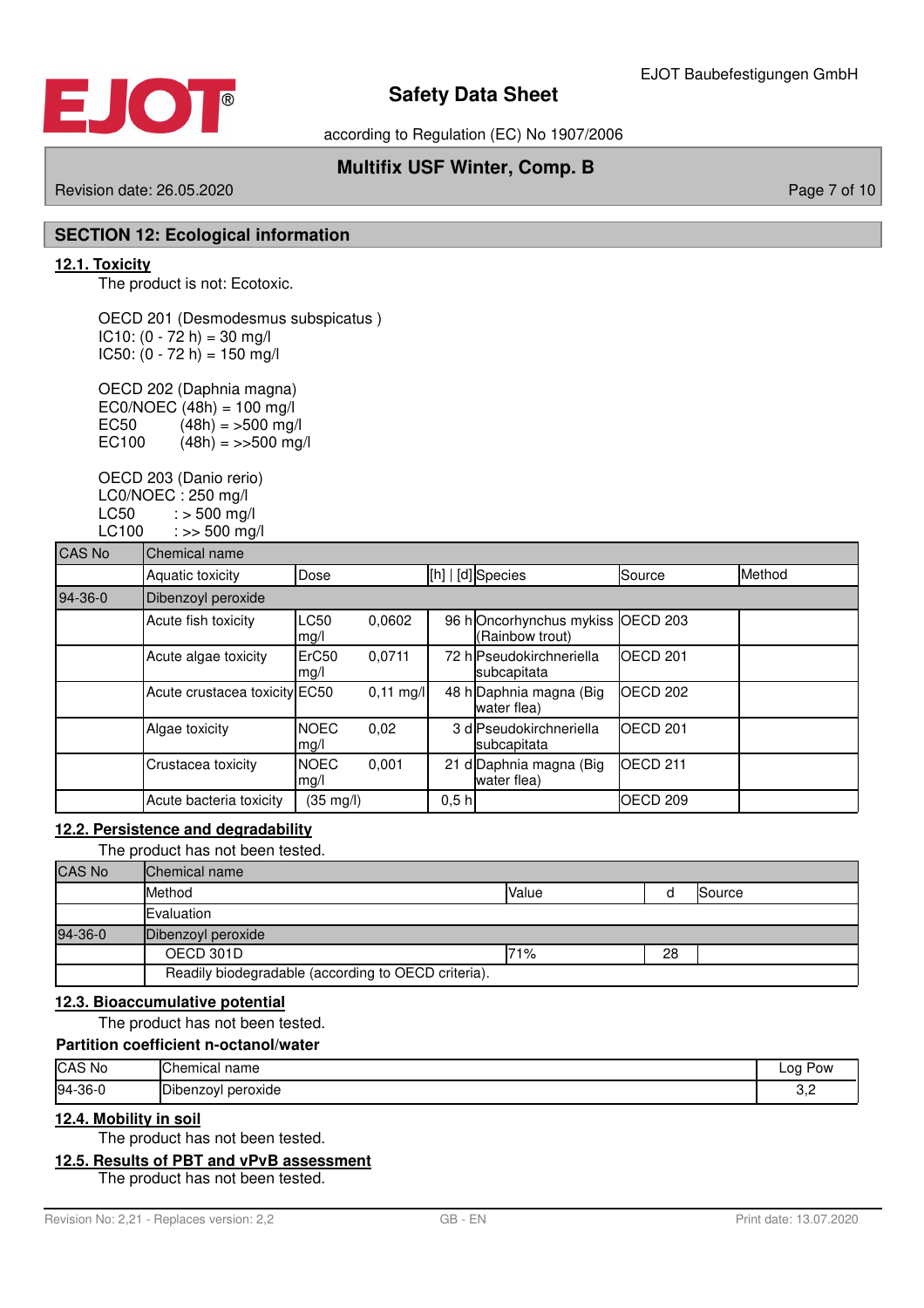

according to Regulation (EC) No 1907/2006

## **Multifix USF Winter, Comp. B**

Revision date: 26.05.2020 **Page 8 of 10** 

## **12 . 6 . Other adverse effects**

No information available.

## **Further information**

Do not allow to enter into surface water or drains. Do not allow to enter into soil/subsoil.

## **SECTION 13: Disposal considerations**

#### **13 . 1 . Waste treatment methods**

## **Disposal recommendations**

Subsequent waste code numbers of the European Waste Catalogue are considered as recommendations. Dispose of waste according to applicable legislation. Do not allow to enter into surface water or drains. Do not allow to enter into soil/subsoil.

#### **List of Wastes Code - residues/unused products**

080409 WASTES FROM THE MANUFACTURE, FORMULATION, SUPPLY AND USE (MFSU) OF COATINGS (PAINTS, VARNISHES AND VITREOUS ENAMELS), ADHESIVES, SEALANTS AND PRINTING INKS; wastes from MFSU of adhesives and sealants (including waterproofing products); waste adhesives and sealants containing organic solvents or other hazardous substances; hazardous waste

#### **List of Wastes Code - used product**

WASTES FROM THE MANUFACTURE, FORMULATION, SUPPLY AND USE (MFSU) OF COATINGS (PAINTS, VARNISHES AND VITREOUS ENAMELS), ADHESIVES, SEALANTS AND PRINTING INKS; wastes from MFSU of adhesives and sealants (including waterproofing products); waste adhesives and sealants containing organic solvents or other hazardous substances; hazardous waste 080409

#### **List of Wastes Code - contaminated packaging**

WASTE PACKAGING; ABSORBENTS, WIPING CLOTHS, FILTER MATERIALS AND PROTECTIVE CLOTHING NOT OTHERWISE SPECIFIED; packaging (including separately collected municipal packaging waste); packaging containing residues of or contaminated by hazardous substances; hazardous waste 150110

## **SECTION 14: Transport information**

#### **Land transport (ADR/RID)**

**14.1. UN number:** No dangerous good in sense of this transport regulation. **14.2. UN proper shipping name:** No dangerous good in sense of this transport regulation. **14.3. Transport hazard class (es):** No dangerous good in sense of this transport regulation. **14.4. Packing group:** No dangerous good in sense of this transport regulation.

#### **Inland waterways transport (ADN)**

**Marine transport (IMDG)**

- 
- 
- 

**14.1. UN number:** No dangerous good in sense of this transport regulation. **14.2. UN proper shipping name:** No dangerous good in sense of this transport regulation. **14.3. Transport hazard class (es):** No dangerous good in sense of this transport regulation. **14.4. Packing group:** No dangerous good in sense of this transport regulation.

**14.1. UN number:** No dangerous good in sense of this transport regulation. **14.2. UN proper shipping name:** No dangerous good in sense of this transport regulation. **14.3. Transport hazard class (es):** No dangerous good in sense of this transport regulation. **14.4. Packing group:** No dangerous good in sense of this transport regulation.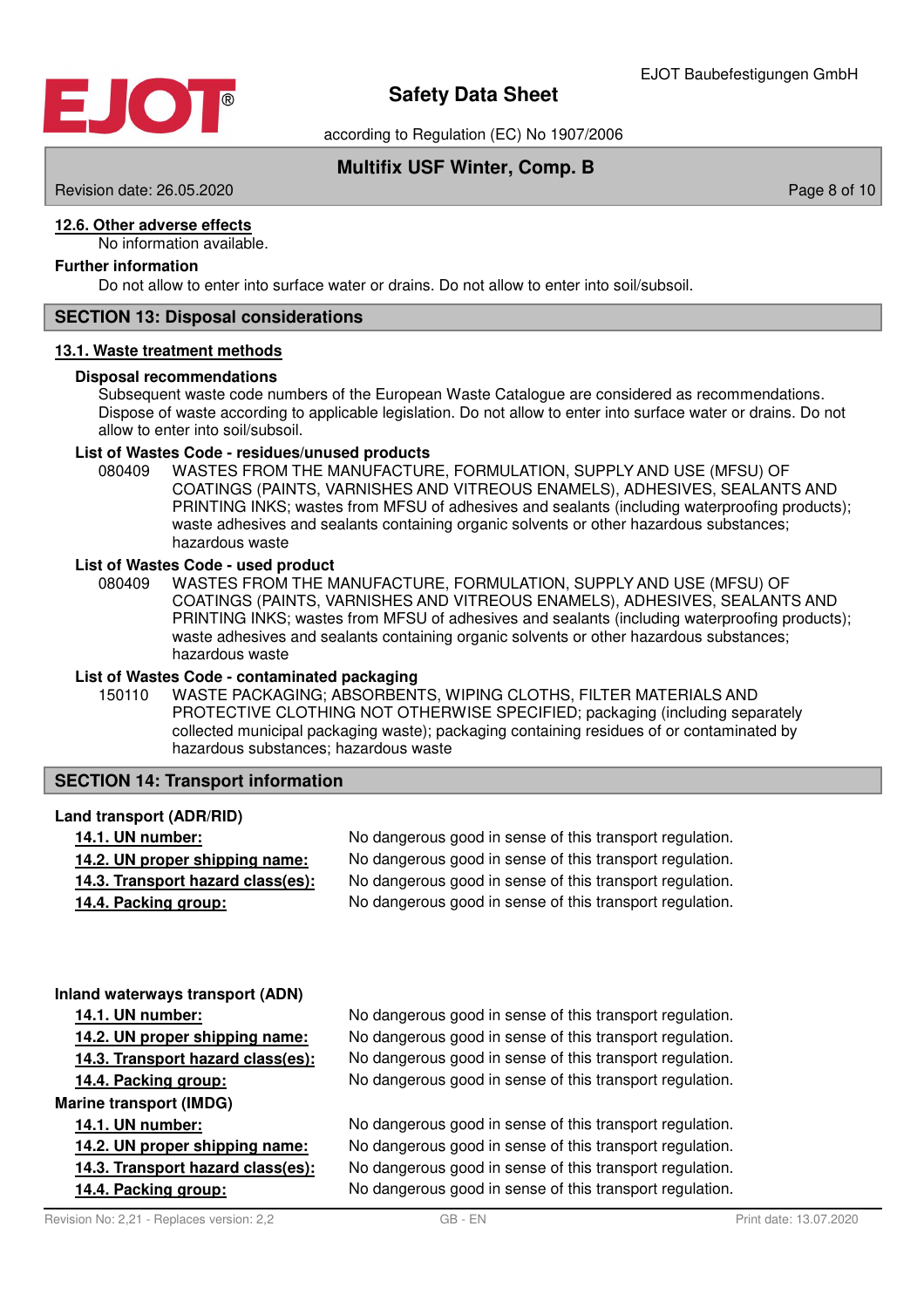

according to Regulation (EC) No 1907/2006

## **Multifix USF Winter, Comp. B**

Revision date: 26.05.2020 **Page 9 of 10** New York 2010 12:00 Page 9 of 10

## **Air transport (ICAO-TI/IATA-DGR)**

**14.1. UN number:** No dangerous good in sense of this transport regulation. **14.2. UN proper shipping name:** No dangerous good in sense of this transport regulation. **14.3. Transport hazard class (es):** No dangerous good in sense of this transport regulation. **14.4. Packing group:** No dangerous good in sense of this transport regulation.

## **14 . 5 . Environmental hazards**

ENVIRONMENTALLY HAZARDOUS: no

## **14 . 6 . Special precautions for user**

No information available.

## **14 . 7 . Transport in bulk according to Annex II of Marpol and the IBC Code**

not applicable

## **SECTION 15: Regulatory information**

## **15 . 1 . Safety , health and environmental regulations / legislation specific for the substance or mixture**

## **EU regulatory information**

Information according to 2012/18/EU Not subject to 2012/18/EU (SEVESO III) (SEVESO III):

## **Additional information**

VOC content: 4,3 % (DIN EN ISO 11890-2)

To follow: 850/2004/EC , 79/117/EEC , 689/2008/EC

## **National regulatory information**

| Employment restrictions:       | Observe restrictions to employment for juveniles according to the 'juvenile |
|--------------------------------|-----------------------------------------------------------------------------|
|                                | work protection guideline' (94/33/EC).                                      |
| Water hazard class (D):        | 1 - slightly hazardous to water                                             |
| Skin resorption/Sensitization: | Causes allergic hypersensitivity reactions.                                 |

## **SECTION 16: Other information**

## **Changes**

This data sheet contains changes from the previous version in section(s): 3,8.

## **Abbreviations and acronyms**

ADN: Accord européen relativ au transport international des marchandises Dangereuses par voie de **Navigation** 

(European Agreement concerning the International Carriage of Dangerous Goods by Inland Waterways) ADR: Accord européen sur le transport des marchandises dangereuses par route (European Agreement concerning the International Carriage of Dangerous Goods by Road)

CAS: Chemical Abstracts Service

CLP: Classification, Labeling and Packaging

DMEL: Derived Minimal Effect level

DNEL: Derived No Effect Level

EC50: Effective concentration, 50%

IATA: International Air Transport Association

IATA-DGR: Dangerous Goods Regulations (DRG) for the air transport (IATA)

ICAO: International Civil Aviation Organization

IC50: Inhibitory concentration, 50%

IMDG: International Maritime Code for Dangerous Goods

LC50: Lethal concentration, 50%